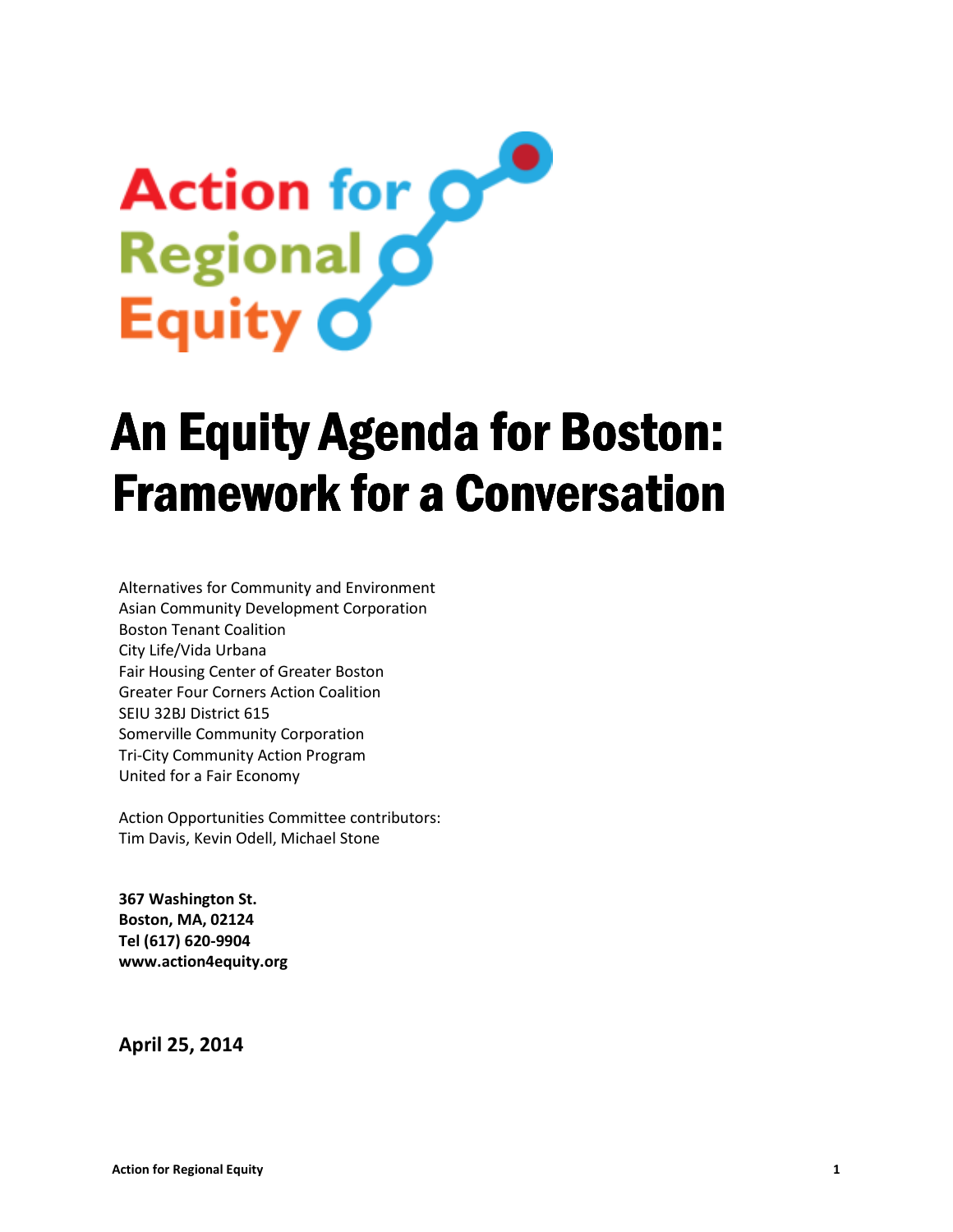# An Equity Agenda for Boston: Framing the Conversation

This paper is designed to promote the use of equity principles in the City of Boston's policies and decision making. This section refers to the importance of equity and the following sections look at housing, jobs and transportation in more depth.

 It is important to recognize the significance of using an equity lens when creating policy, because equity embraces an interconnective perspective that includes housing, jobs, transportation, health and education among other issues. Without this perspective it is impossible to create comprehensive solutions to the City's problems. Comprehensive approach ensures that:

- Environmental justice and social equity must be central components of local and regional development
- Public transit, affordable housing, good quality jobs and open space issues are closely linked and require integrated solutions at the local and regional level
- **Displacement of low-income residents should be avoided through local and regional** mechanisms that connect low-income communities to opportunities and to resources
- **Equitable development is guided by policies that promote balance land use decisions across all** jurisdictions, from neighborhoods to municipalities.

#### Who we are

Action! for Regional Equity (Action!) was formed in 2002 to bring grassroots organizations and policy advocates together to create a region with an equitable approach to new community development<sup>1</sup>. Action! addressed generations of racism, social, and economic discrimination of most populations of color and the traditionally disenfranchised in Massachusetts by working to achieve regional equity throughout the state. Action! was designed to ensure that the voice of low income, working families of color and communities of color is both strengthened and included in policy conversations. Our foundational principles define low income at the level of a childcare worker and as such our work is defined by campaigns that are relevant to these constituencies.

In our era of increasing economic inequality, Action! is again playing a key role in bringing an equity lens to community development and policy decision-making across the region on key issues such as transit oriented development, gentrification, jobs and job quality that demand a new equity narrative. By uniting a coalition of base-building, activist organizations with policy advocates and showing how the

l

 $1$  We define community development, not just as the physical infrastructure, but all the support systems that are needed for a healthy, safe, sustainable and thriving community such as access to quality food, good healthcare, good education, economic opportunities, cultural amenities, etc.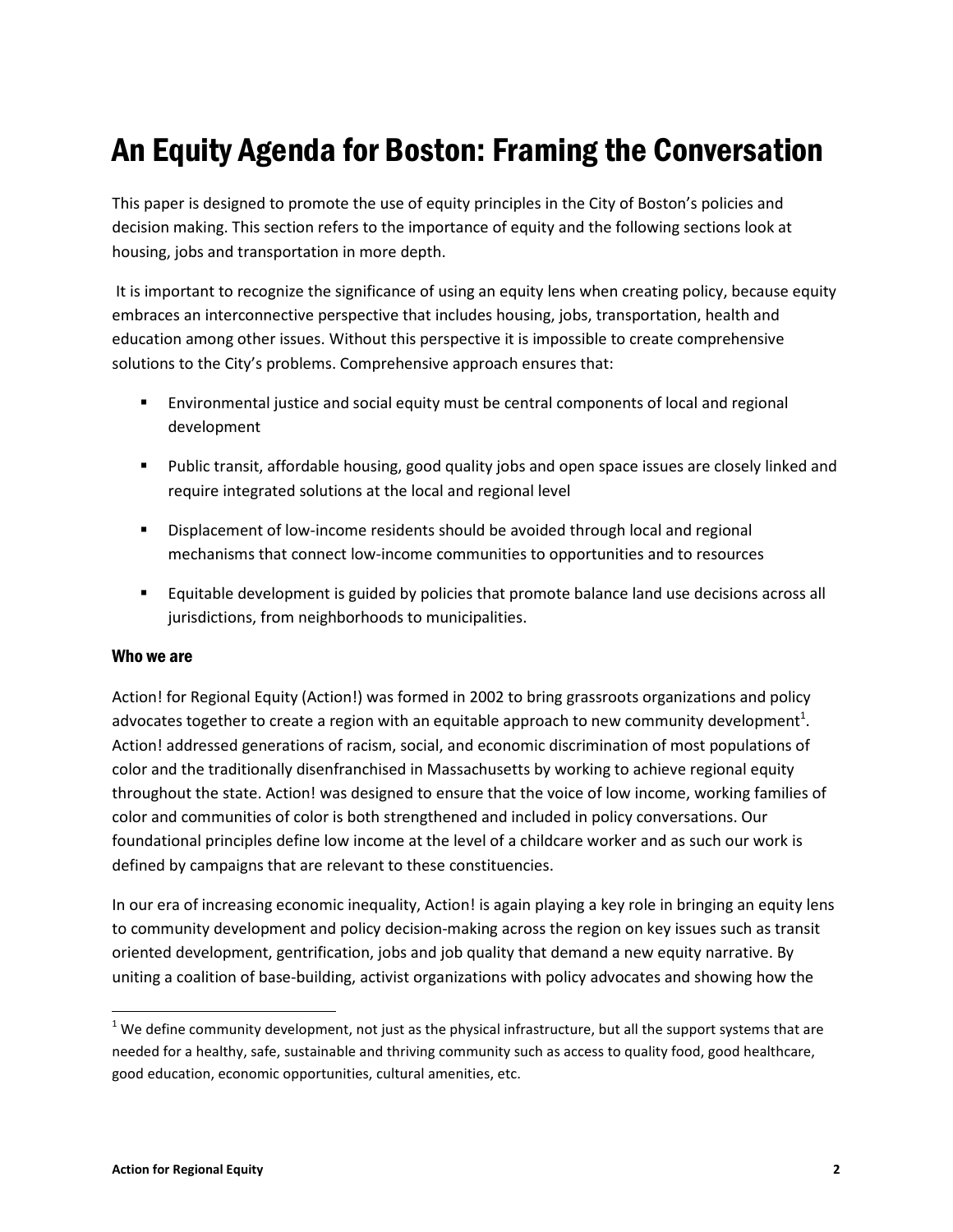array of issues—transportation, housing and displacement, jobs—are interconnected, Action! for Regional Equity has the potential to change regional dynamics. Our definition of regional equity gives us both a goal and a set of strategies:

We know what equity is—it is just and fair inclusion. An equitable society is one in which all can participate and prosper. The goals of equity must be to create conditions that allow all to reach their full potential. In short, equity creates a path from hope to change. Equity is designed to address the inequalities of race, class and gender as manifested in living wage jobs, viable housing choices, affordable public transportation, good schools, strong social networks, safe and walkable streets, adequate public services, safe and well maintained parks, access to healthy food and so on.

Four principles under-gird regional equity:

- 1. Integration of strategies that focus on people with those strategies that focuses on improving places
- 2. Reduction of local and regional disparities
- 3. Promotion of investments that is equitable, catalytic, and coordinated
- 4. Insuring meaningful community participation, leadership and ownership in change efforts

Equity is not a singular approach. Rather it is an approach that needs to be applied to all policies and projects. Progress towards regional equity requires mechanisms that reverse the inequitable patterns of development that have concentrated poverty, segregated communities and limited opportunities for lower-income residents of the region. Regions grow healthier economically when all communities in the region are strong. Regional equity starts with local equity; the following looks at what we can do in Boston.

#### Why equity and why now

Understanding equity is more important than ever. At a time when the gap between the haves and have-nots is widening, the unemployment rate for Blacks is the highest in 40 years and job equality is at its lowest level since 1928, we need more than ever to understand equity and to embrace it.

We are living in a very segregated city and region. We are seeing significant increasing violence in black neighborhoods as a result of some of these inequities. There are still lingering effects on our neighborhoods from the economic crash of 2008, yet; once again housing costs are spiraling out of control. According to the Brookings Institution, Boston has the fourth highest income inequality in the country. The Federal Reserve of Cleveland says we are the fastest gentrifying city in the nation. Is this the kind of Boston we want?

We must create a city with an equitable approach to new community development. An approach which balances the burdens and benefits of growth across jurisdictions so that people of all income levels, racial groups and capabilities can access the opportunities within our region and contribute to its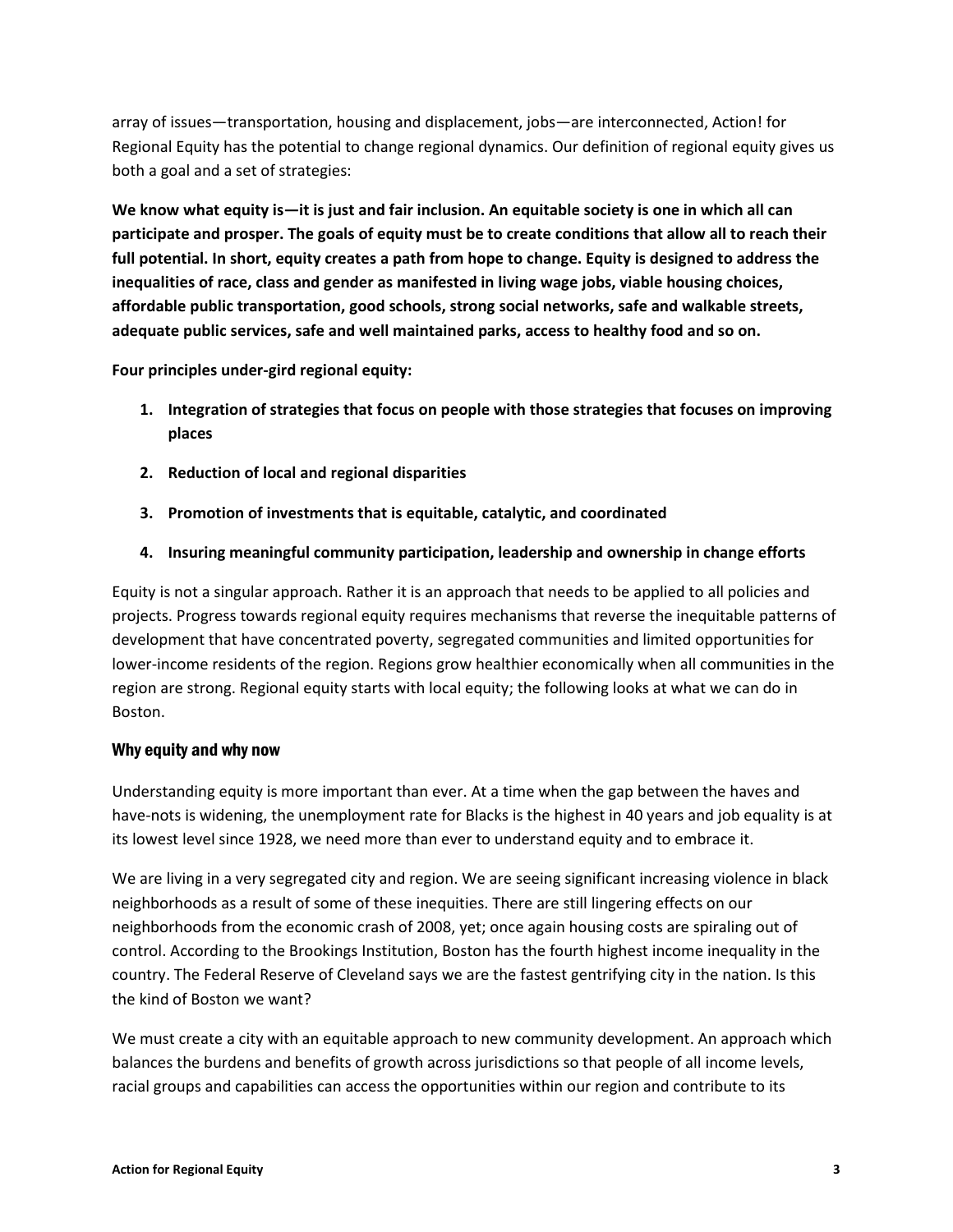progress. In order to achieve this we must provide people with relevant information, policies strategies and opportunities for strategic actions which engage resident leaders on issues related to health education, education, fiscal infrastructure, equitable transit, environmental and housing policies across geographies and income groups.

 Again, we would emphasize the importance of seeing the interconnections of these issues. Organizers and advocates from all these cross-sectors need to be at the table together to ensure that no harm or hindrance, unintentional or otherwise is done to each other. For instance, local Community Development Corporations have been lauding the fact that they are hiring local contractors and neighborhood residents to work on their projects. However, they now know that that is not enough, because by having jobs people at the table, it was pointed out that the jobs which are being created are low wage jobs with no benefits and do not create a pathway for upward mobility. Even within the same disciplines, it is important to have everyone at the table. The minimum wage and living wage people were at odds until they were brought together and decided they would fight for minimum wage now, understanding this was just the first step in the fight to achieving a living wage standard.

It is also important to reemphasize that race, class and gender bias is the cause of inequity in this nation. We must identify, admit and base our solutions on this truth. We also must understand the role capitalism has played in creating this mess as well. It will take innovative, amazing and extraordinary efforts to right generations of wrong. Other cities, such as Seattle and Portland, Oregon, have implemented innovative policies to create a more equitable society.

We are proposing that Boston develop an equity prism through which all city projects are viewed before approval. All departments must have an equity mission and framework. An equity office/commission to oversee this effort must be created and it must have enforceable authority. This is an opportunity for Boston to become an innovative and amazing place and the Mayor to be extraordinary.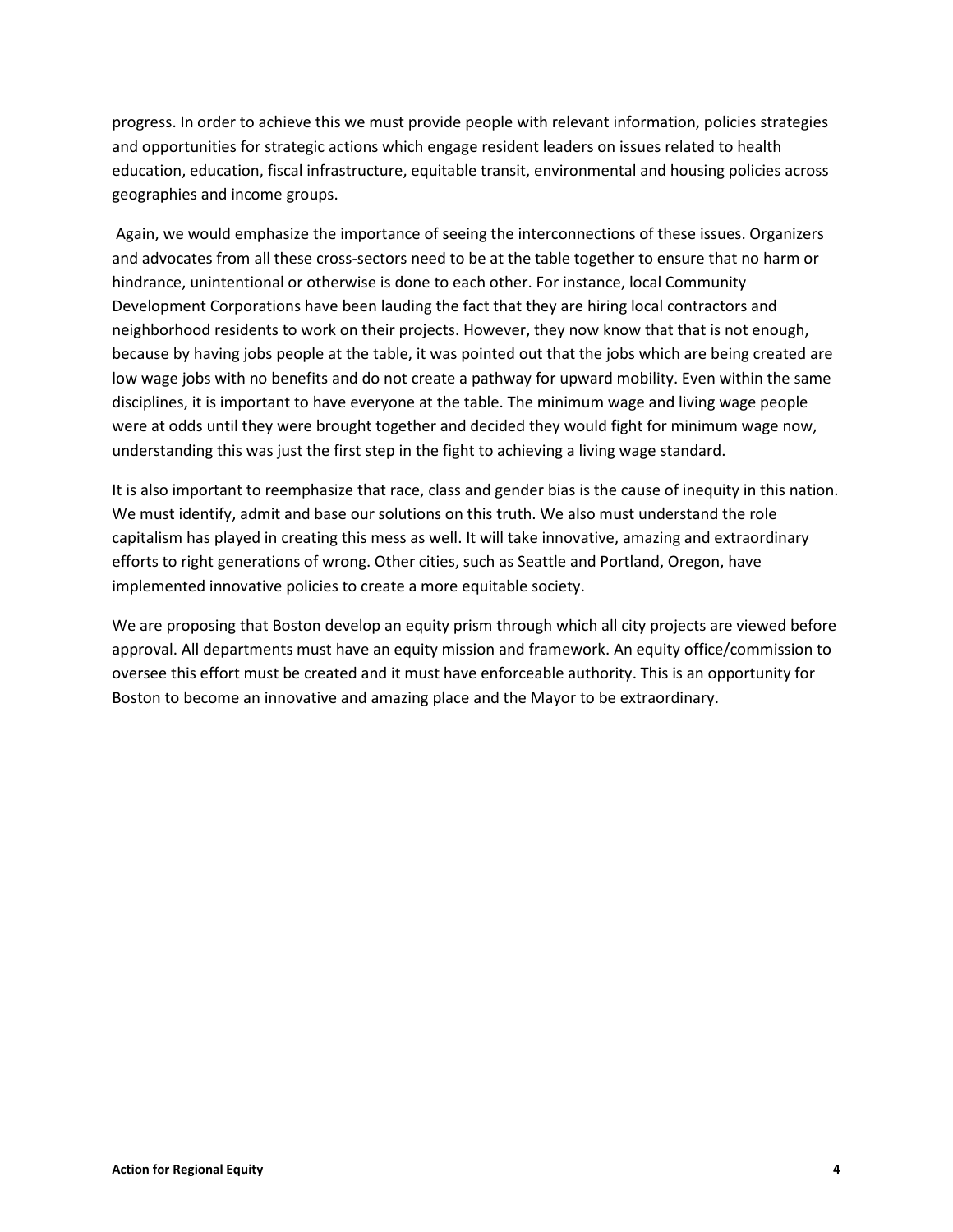# Housing Equity for Boston

# INTRODUCTION

Housing affordability problems in Boston occur within the context of long-term national economic instability and inequality, as well as local forces of uneven development. The private ownership and development of land have been crucial ingredients in these processes.

Over the past four decades, the Boston economy has undergone a dramatic transformation, writing off much of its declining commercial and manufacturing base, and, building upon its traditional strength in finance and higher education, becoming a regional, national and international center of high technology, medical and other services, as well as finance and education. A result has been the creation of an employment structure of high-paying technical, professional and managerial jobs on the one side, and low-wage service and clerical jobs on the other.

The result for the residential communities of Boston itself (and many older inner suburbs) has been waves of disinvestment and speculative reinvestment – at various rates and in various forms. Soaring rents and sale prices, condominium and luxury rental conversions and construction, "upscale" arson (to clear out tenants and generate cash for luxury rehab), expiring use restrictions and subsidies in for-profit subsidized housing, and predatory mortgage lending have swept across ever more neighborhoods. Lower-income households have been and continue to be displaced, and especially in communities of color this process has followed earlier rounds of redlining, abandonment and "downscale" arson.

The only sensible and workable alternative to the continuation of these processes is one that begins to deal with underlying causes: widening inequality of income and wealth; persistent racism in all aspects of housing; ownership and investment arrangements that encourage speculation rather than community well-being; overdependence on debt financing; and perverse public policies.

Although the structural changes required to fully solve the housing problem must occur nationally, local policies aimed at both the housing cost and income sides of the problem can begin to make an impact in Boston while serving as models for large-scale reform. City government under Mayor Walsh, working together with progressive community organizations, can exert great leadership and initiative nationally for a better understanding of the nature and causes of the housing problem, and thus for new kinds of policy directions to effectively address this profound problem of Boston and our entire society.

# A HOUSING PROGRAM FOR BOSTON

Many of the following policy proposals have been part of past and present organizing campaigns and platforms in Boston. The theme and commitment that unifies these proposals into a coherent program is "Housing as Human Right not a Speculative Commodity."

# Goals:

I. Regulate Private Rental Housing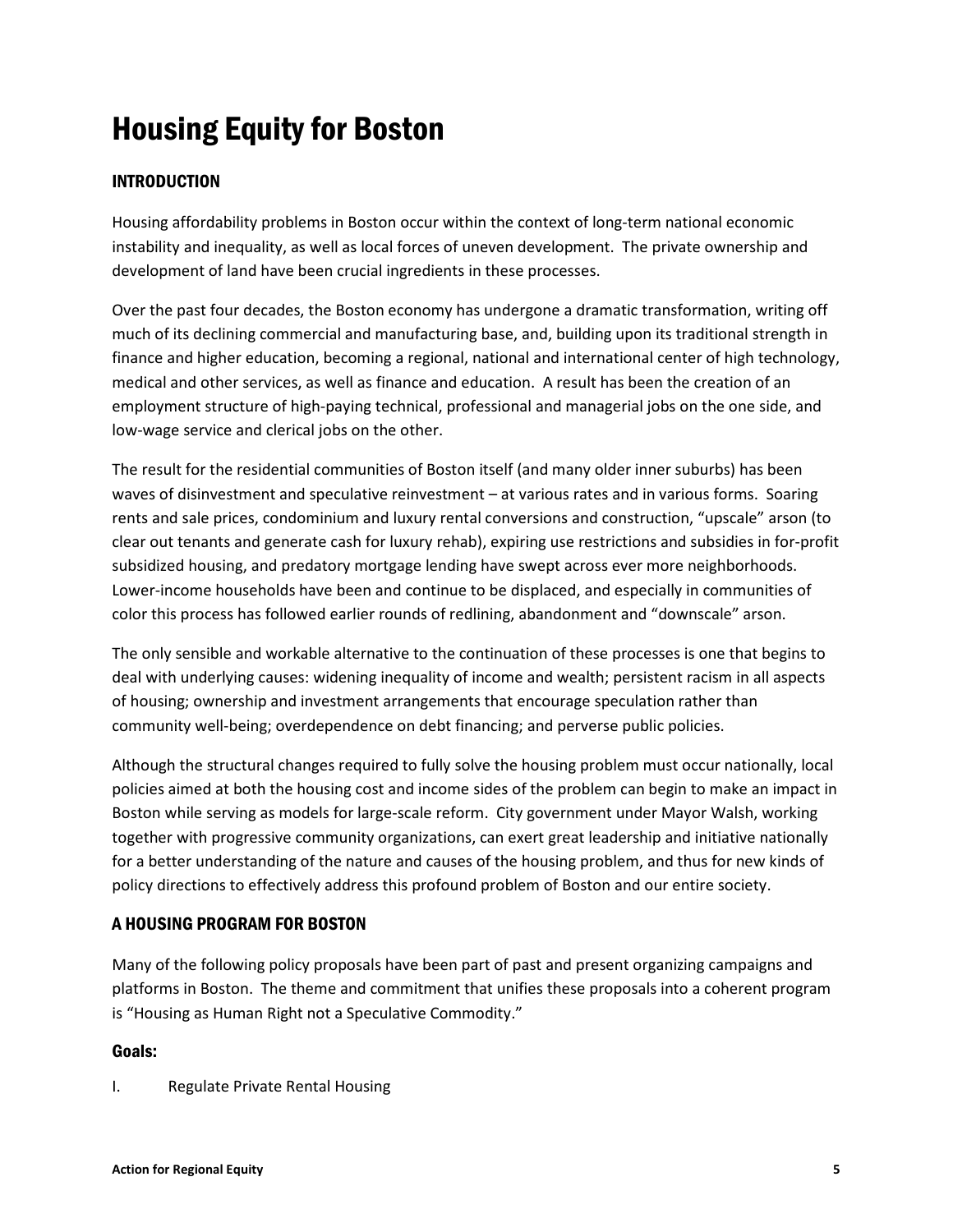- II. Facilitate Homeownership without Speculation
- III. Preserve and Upgrade Government-Assisted Housing
- IV. Produce Housing for Non-Speculative Ownership
- V. Generate and Channel Financing for Social Production and Ownership
- VI. Establish and Enforce a Local Housing Bill of Rights

## Goal I. Regulate Private Rental Housing

Sub-Goal A. Protect tenants and enhance the viability and affordability of private rental housing

- 1. Re-establish rent, eviction, and condominium-conversion controls.
- 2. Strictly enforce the City's Rental Inspection Ordinance and State Sanitary Code, with community and resident participation, using receivership where appropriate, and encourage the Housing Court to use non-profit community organizations as receivers.
- 3. Use city resources (IDP, etc.) for short-term financial assistance to protect tenants against displacement and homelessness.
- 4. Enact just cause for eviction protection for tenants who continue to pay their legally established rent and do not interfere with the rights of other tenants.
- 5. Legislatively recognized the rights of tenants to form unions and bargain collectively.
- 6. Strengthen the enforcement powers of the Boston Office of Equity and Fair Housing to protect the rights of renters in federal and state protected classes.

Sub-Goal B. Reduce speculation and facilitate conversion of the private rental stock to non-speculative forms of ownership.

- 1. Establish a right of first refusal for tenants in private rental housing (assignable to non-profit) purchase their properties at a discounted price, with forgiveness of back taxes, for conversion to non- speculative ownership.
- 2. Require lenders in the process of mortgage foreclosure on non-owner-occupied buildings to offer the tenants the right of first refusal (assignable to a non-profit) to acquire the building for the mortgage balance plus foreclosure costs (i.e., non-auction sale).
- 3. Accelerate conversion of multi-family buildings with irresponsible owners, by utilizing code enforcement and receivership with negotiated sale or condemnation.
- 4. Provide local resources and support increased state and federal resources for resident and nonprofit entities that acquire existing private rental housing for permanently-affordable, nonspeculative ownership and manage it for resident and community benefit.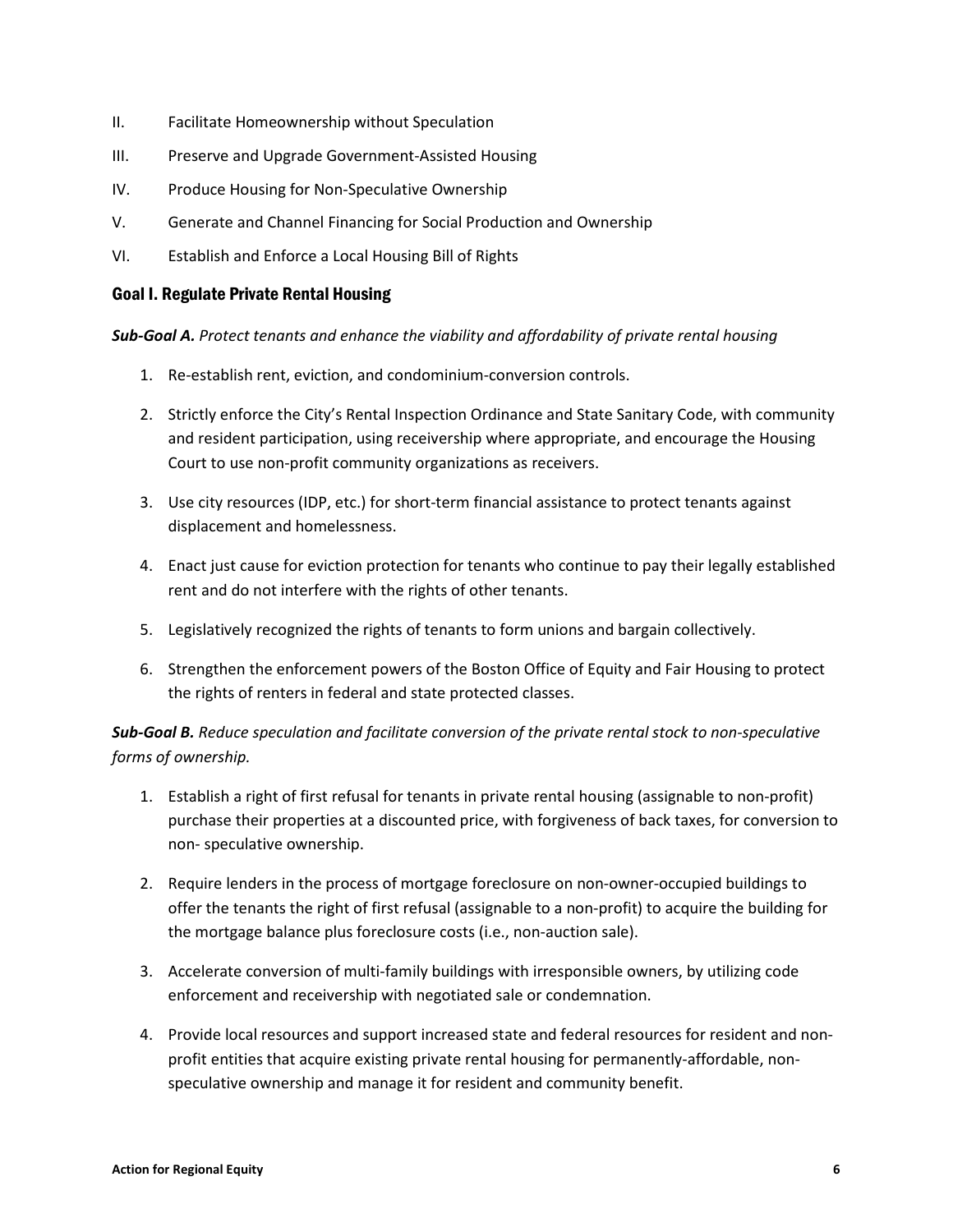5. Enact a tax on the speculative turnover of housing with the highest rate on rapid flipping.

# Goal II. Facilitate Homeownership Without Speculation

Sub-Goal A. Enhance security of tenure and affordability for existing lower-income homeowners and improve the viability of the resident-owned housing stock.

- 1. Establish equity conversion options for low-income elderly homeowners, providing income for life, as well as lifetime security of tenure and maintenance services, in return for deeding the house to a non-profit entity.
- 2. Support and provide effective foreclosure relief and eviction protection for low and moderateincome homeowners.
- 3. Provide grants and low-interest loans for low-income homeowners to pay for repairs and weatherization.

# Sub-Goal B. Reduce speculation in the owner-occupied housing stock and increase individual and collective opportunities for non-speculative resident ownership

- 1. Enact a tax on the speculative transfer of housing.
- 2. Link homeowner relief programs, such as equity conversion, foreclosure assistance, and rehab grants with permanent resale restrictions to maintain non-speculative ownership.
- 3. Utilize the right of first refusal policy for rental properties to facilitate creation of nonspeculative homeownership (limited-equity coops, mutual housing associations and land trusts).
- 4. Provide funds for technical assistance, seed money loans, equity grants, rehab financing, and operating assistance to entities that facilitate acquisition of housing for conversion to forms of non-speculative homeownership.

# Goal III. Preserve and Upgrade Government-Assisted Housing

Sub-Goal A. Preserve the existing supply of publicly owned and state and federally-subsidized housing for lower-income people.

- 1. Prohibit private resale of public housing and conversion of subsidized housing to market-rate rentals or condominiums.
- 2. Require one-for-one equivalent replacement of assisted units that must be removed from the housing stock for socially-necessary reasons.

#### Sub-Goal B. Protect tenants in government-assisted housing and enhance its affordability and viability.

1. Advocate and support more realistic rent formulas for public and subsidized housing, along with adequate operating subsidies.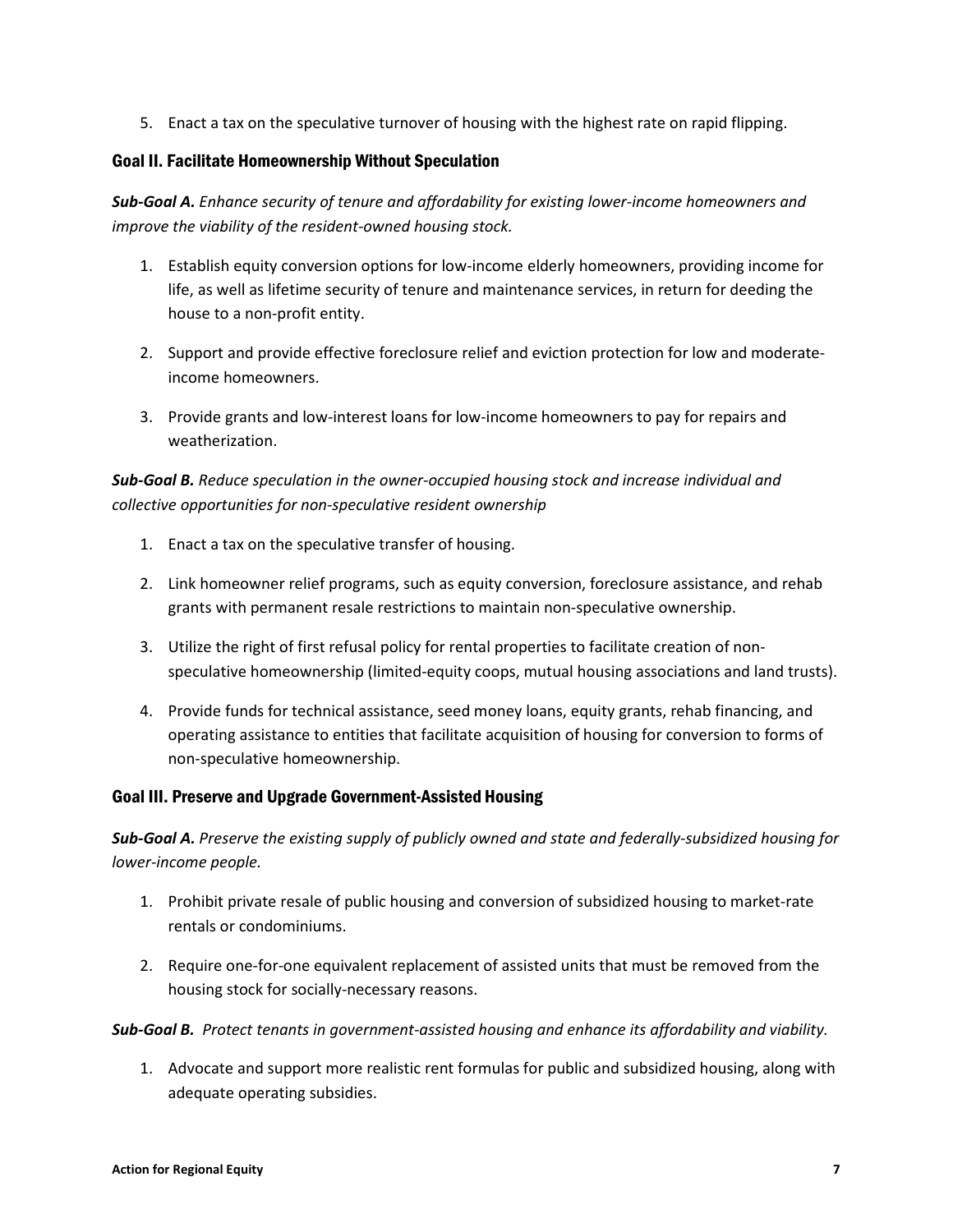- 2. Reduce property taxes and seek reduction of mortgage debt in privately-owned subsidized housing.
- 3. Strictly enforce the City Rental Inspection Ordinance and state sanitary code in for-profit subsidized housing.
- 4. Support and monitor security of tenure, collective bargaining rights, warranties of habitability, quality tenant services, and affirmative protection of the civil rights of residents of color in public and assisted housing.

## Sub-Goal C. Increase non-speculative ownership of government- assisted housing.

- 1. Pressure HUD and Massachusetts Housing to foreclose on assisted properties whose owners do not responsibly manage them and then transfer to non-profit ownership.
- 2. Limit future local discretionary assistance, such as property tax reductions, rental assistance, and rehab grants, to subsidized projects owned by or optioned to limited-equity resident ownership, CDCs, and other non-speculative entities.
- 3. Advocate for a right of first refusal for tenants in subsidized developments to purchase their housing at a discounted price for conversion to limited-equity or non-profit ownership.

## Goal IV. Produce Housing for Non-Speculative Ownership

#### Sub-Goal A. Increase public and community control over land for housing use

- 1. Require use of CLTs for permanent non-speculative ownership of land under all new housing that receives any form of public financial assistance.
- 2. Maintain existing public ownership of land suitable for housing, using the ground lease mechanism to facilitate and regulate development.
- 3. Discourage land speculation, through taxation and tax incentives to transfer land to CLTs for land-banking for eventual community-based development.

#### Sub-Goal B. Support social development for non-speculative ownership.

- 1. Promote development of new public housing (e.g., with state sec. 705 program).
- 2. Ensure that City resources for seed money, technical assistance, equity grants, rehab/construction financing, and operating assistance goes only to CDCs, regional non-profits and other social developers.
- 3. Ensure that community-based development for homeownership has long-term deed restrictions to maintain affordability.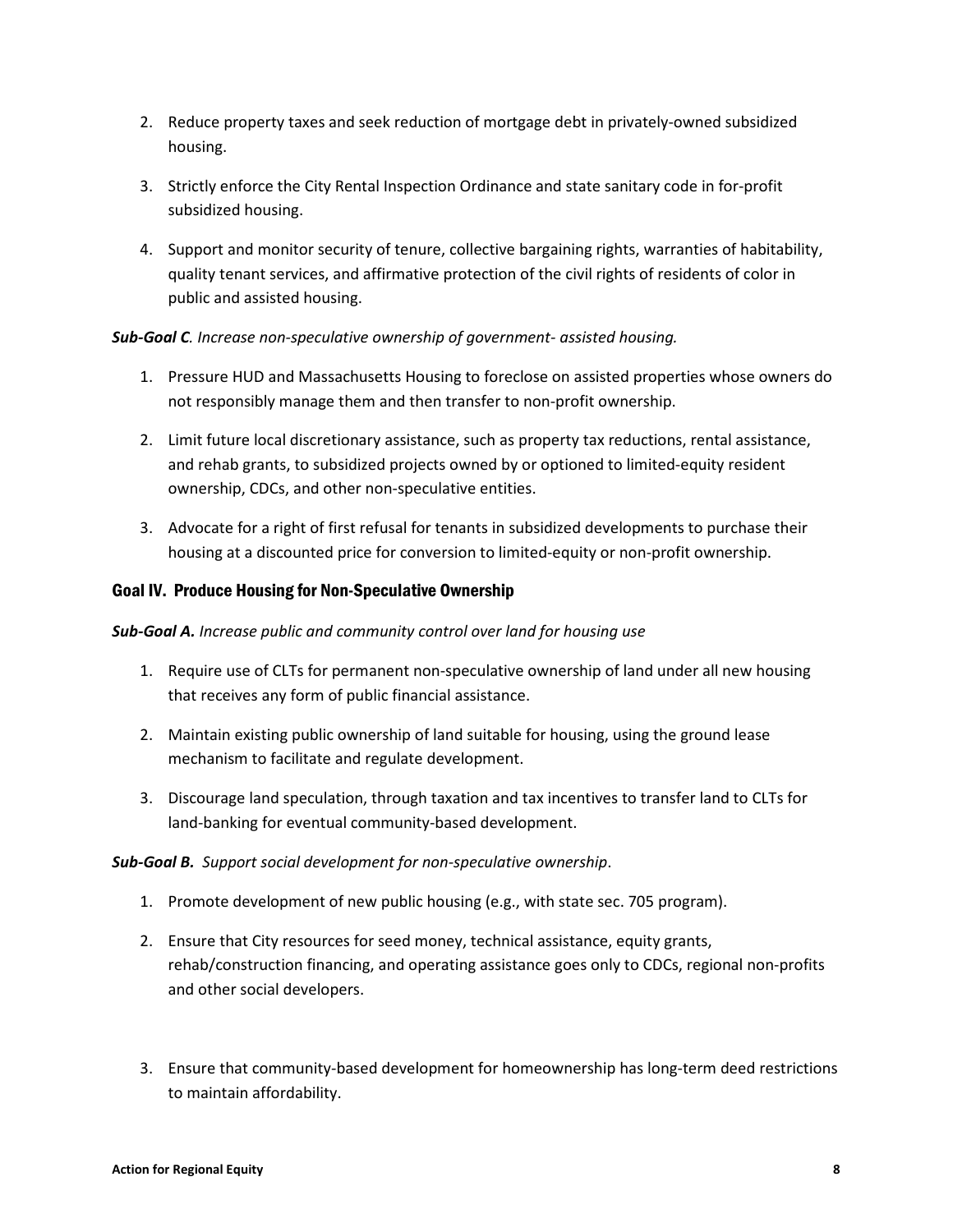4. Provide technical assistance, resources, and support to cooperatively owned or communitybased non-profit materials suppliers and construction companies, including preferential purchasing and contracting by public agencies and publicly-assisted developers.

# Goal V. Generate and Channel Financing for Social Production and Ownership

# Sub-Goal A. Expand existing resources and develop new funding sources for the production and acquisition of affordable housing for non-speculative ownership.

- 1. Strengthen the linkage formula and inclusionary development formula, and target the funds for development of permanently and deeply-affordable non-speculative housing.
- 2. Explore the use of a portion of municipal pension funds for financing new construction and substantial rehabilitation for non-speculative ownership.
- 3. Create new state or local trust fund revenues for affordable non-speculative housing through a property tax surcharge (e.g., Community Preservation Act), a tax on speculative real estate transfers, unearned interest on property tax and insurance escrows held by lenders, excess interest on security deposits, and other appropriate sources.
- 4. Actively support full funding for the National Housing Trust Fund.
- 5. Advocate for increased state funding for public housing (sec. 705), rental assistance (MRVP), and targeted funds for non-profit developers.
- 6. Promote the expansion and targeting of private social financing sources.

# Sub-Goal B. Better utilize available public funds to increase the production and preservation of affordable housing.

1. Target capital grant and loan programs, discretionary local funds, and available subsidies to projects that are deeply and permanently affordable to the most needy low income households.

# Goal VI. Establish and Enforce a Local Housing Bill of Rights

- 2. Ensure security of tenure for all tenants who continue to pay their rent and do not interfere with the rights of other tenants, through rent, eviction and condo conversion controls.
- 3. Ensure security of tenure for low-income homeowners under equity conversion and foreclosure relief programs.
- 4. Ensure decent, safe and sanitary housing conditions through strict enforcement the City Rental Inspection Ordinance and state sanitary code, with community and resident participation, and use of receivership and condemnation where appropriate.
- 5. Strongly and visibly enforce and affirmatively further fair housing for all protected classes.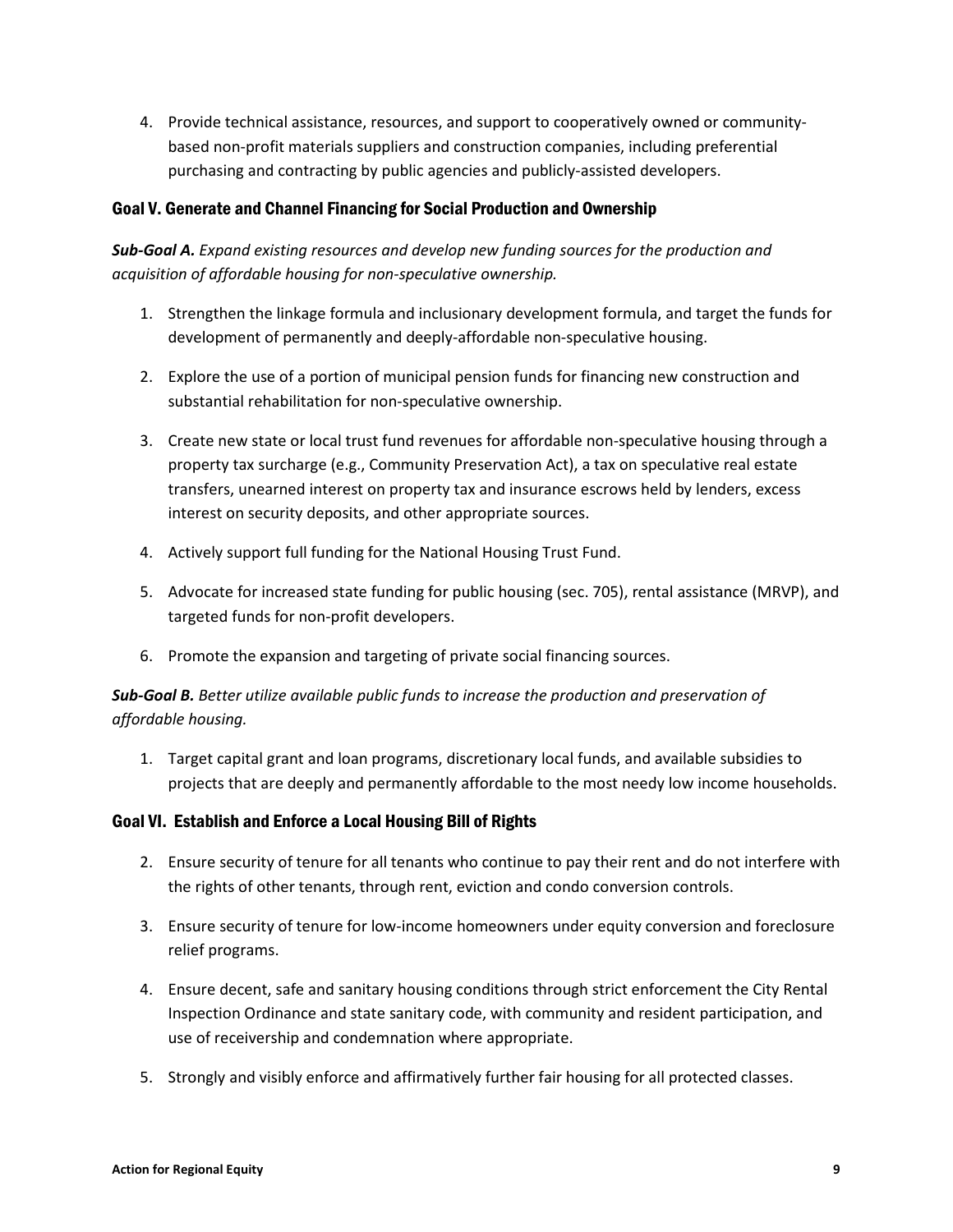- 6. Legislatively recognize the right of tenants to form unions and bargain collectively.
- 7. Provide resources for public education, outreach, publicity, and technical assistance to housing residents and groups on their housing rights and how to exercise them individually and collectively.
- 8. All new development must be accessible by public transportation so as not to create gated communities.
- 9. Construction and maintenance of housing, including affordable housing, should provide opportunities for good quality jobs, especially for people of color, women and low-income residents of Boston.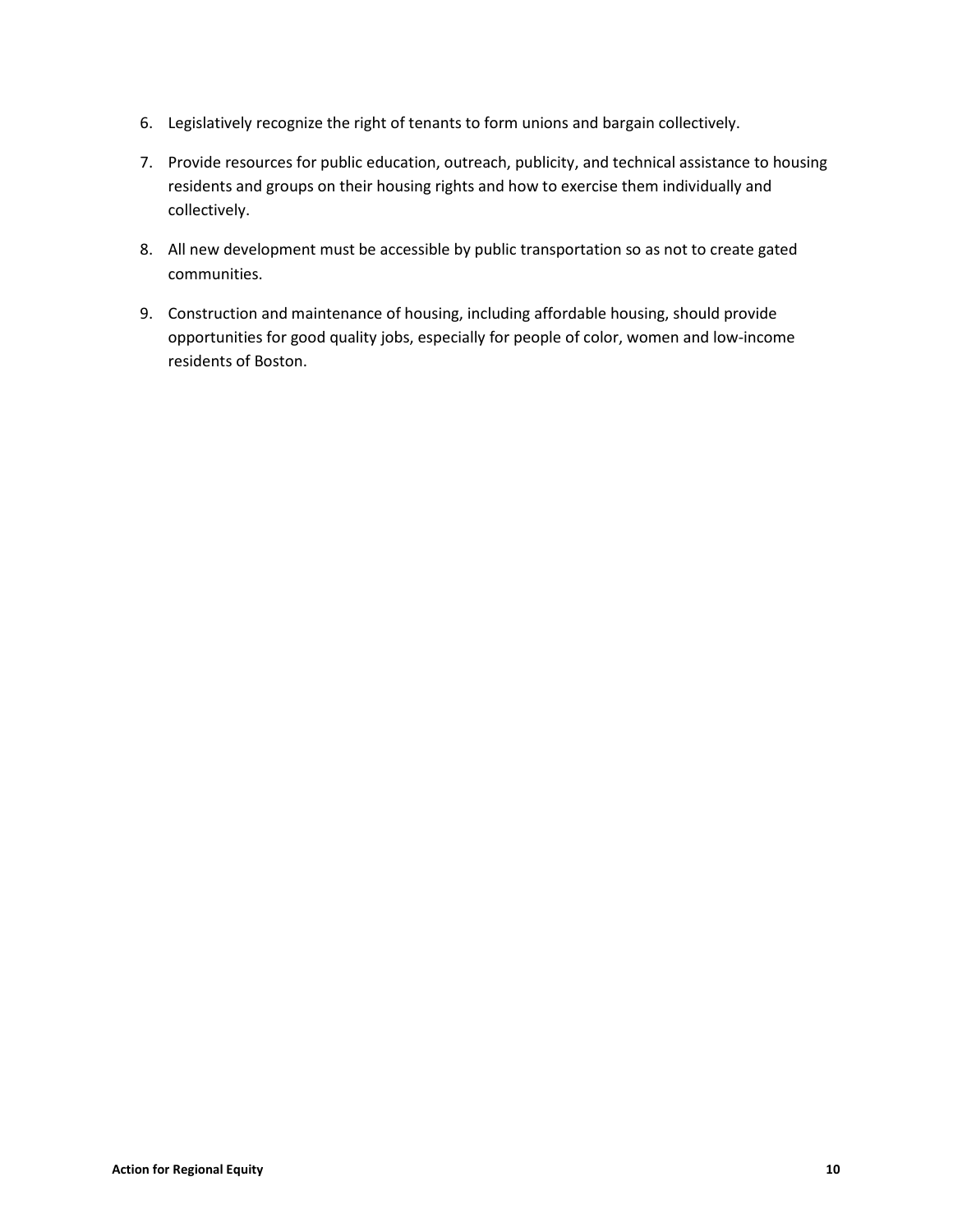# Jobs Equity for Boston

# It's everyone's problem.

At the same time as Boston is booming, with a AAA financial rating and  $9^{th}$  highest income at the  $95^{th}$ percentile in the country, we see the benefits are not shared:

- About a third of all jobs don't support a family<sup>2</sup>. Retail, food, office, personal services, property services jobs are low wage, part time, and unstable. People don't say they have jobs; they say they have hours. 20% of Boston's workers fall below federal poverty levels.<sup>3</sup>
- **Bad jobs hurt the whole neighborhood. There is more violence, worse health outcomes,** foreclosures, poor educational outcomes.
- But it is not a neighborhood problem. Most people—60% to 80% of people—work outside their neighborhoods, so we need look at the whole city and the whole region for our solutions.
- Low wage, unstable jobs are disproportionately held by people of color, immigrants, returning citizens, and women, so those jobs disproportionately impact communities of color. Improving those jobs is a direct path to increasing equity for our communities.<sup>4</sup>

We are not surprised by the income inequality ( $4<sup>th</sup>$  worst in the country) or the poverty of the working poor (9<sup>th</sup> worst)<sup>5</sup> or that 20% of Boston's workers fall below federal poverty levels.

So what do we need? We need to raise the standards of a significant share of existing low wage, bad quality jobs and we need to stop subsidizing and allowing the creation of new ones. We need to enforce those standards. And we need a shared vision of the future we all want. This paper provides details on the problem as we see it and the solutions we are proposing.

We look forward to working with the administration as we go forward together.

# Bad jobs hurt everyone—we see it in our neighborhoods.

With so many people in our neighborhoods in bad jobs, we see everyone and the whole neighborhood facing an array of problems.

**There is a persistent connection between poverty and poor health, with income one of the most** consistent predictors of health and diseases. A new paper out last week, "White Paper on

 $2^{2}$  BLS OES data for Massachusetts income levels by occupation, attached.

<sup>&</sup>lt;sup>3</sup> American Community Survey, Census, 5 year, B17004

<sup>&</sup>lt;sup>4</sup> "Economic and Equity Outcomes of a \$15/hr Minimum Wage in Seattle", Puget Sound Sage, April 2014. This report flags the equity impacts of a focus on improving low wage jobs.

<sup>&</sup>lt;sup>5</sup> "All Cities Are Not Created Unequal", Berube, Alan, Brookings Institution, February 20, 2014.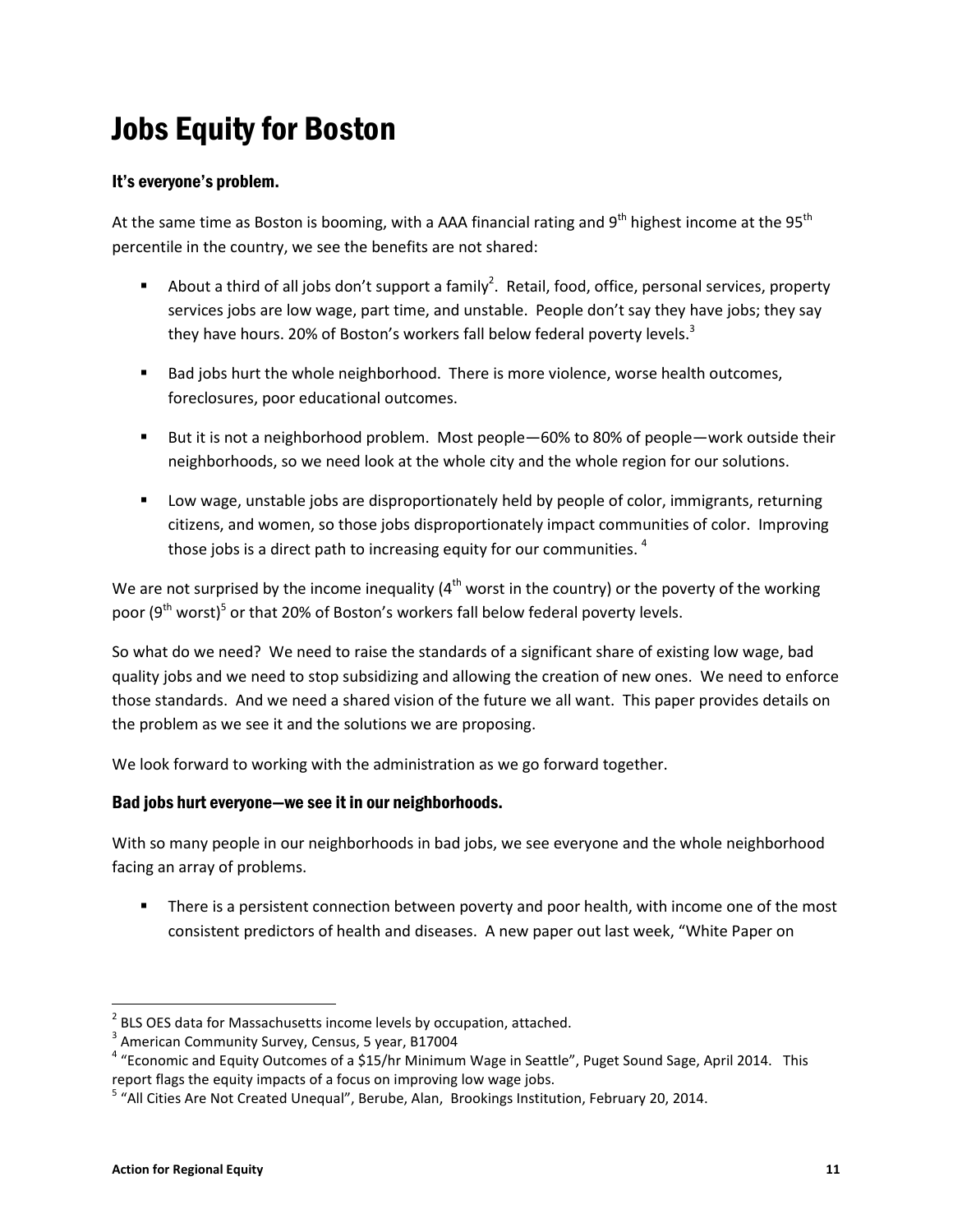Income and Health", provides ample documentation.<sup>6</sup>

- Bad jobs do not provide health insurance and without health insurance, minor health problems become major problems and costs.<sup>7</sup> Having a low income makes it harder to access care in many ways. As Kate Walsh, CEO of Boston Medical Center, said "If you are a working poor person and you have to take a day off to go to the doctor, you don't get paid."<sup>8</sup> As just one example out of many, Latinos suffer from higher incidence of diabetes. Diabetes can be managed with care, but without care, leads to major medical problems and costs. $9$
- Bad jobs in the Financial District and Back Bay in Boston mean that parents are not getting to school conferences in Dorchester and children are not making progress in East Boston. Part time work at the airport means that in Mattapan, people with diabetes are not taking their medicine or checking their blood sugar. Bad jobs create long term costs for the economy.
- Children of workers with bad jobs fare significantly less well, with a documented link between part time jobs and children doing badly in school. Our children are our families, but also the future workforce. Children who fail in school will never be the workers technology firms in Massachusetts need in 2030.

A Boston Globe front page, above-the-fold headline reported that "MCAS scores appear stuck in stubborn income gap".<sup>10</sup> Strategies for Children reports that 57% of low income students do not read at grade level in 3<sup>rd</sup> grade. Not reading in third grade is a documented predictor of academic failure, dropping out, incarceration, teen pregnancy, and welfare dependence. Children in low income homes have heard 20 million fewer words than children in high income homes by the time they are  $3<sup>11</sup>$  Richard Weissbourd, professor at the Harvard School of Education, founder of city-wide literacy initiatives in Boston including ReadBoston and WriteBoston, and a leading researcher into the achievement gap, reports that parents who work part time jobs don't have the stable time to be with and talk to their children.<sup>12</sup>

Neighborhood violence and incarceration are higher.<sup>13</sup> There are higher levels of neighborhood violence and delinquency in poor households and poor neighborhoods. Incarceration is more common among men with low income and little schooling.<sup>14</sup>

<sup>&</sup>lt;sup>6</sup> "White Paper on Income and Health", Minnesota Department of Health, Center for Health Statistics, February 13, 2014.

<sup>&</sup>lt;sup>7</sup> Massachusetts Executive Office of Health and Human Services, "Employers Who Have 50 or More Employees Using Public Assistance," 2009 version [http://www.mass.gov/eohhs/docs/dhcfp/r/pubs/10/50-plus-employersappendices-5-and-6.xls, downloaded 27 September 2012].

 $^8$  The Boston Globe, 9.25.11

<sup>&</sup>lt;sup>9</sup> NCLR Profiles of Latino Health

<sup>&</sup>lt;sup>10</sup> The Boston Globe 9.25.11

<sup>&</sup>lt;sup>11</sup> Strategies for Children. 65% in 2009 scored below proficient in MCAS, Turning the Page: refocusing MA for Reading Success

<sup>&</sup>lt;sup>12</sup> NPR interview

 $13$  Boston Globe, map of 2013 shootings, page K9, April 13, 2014.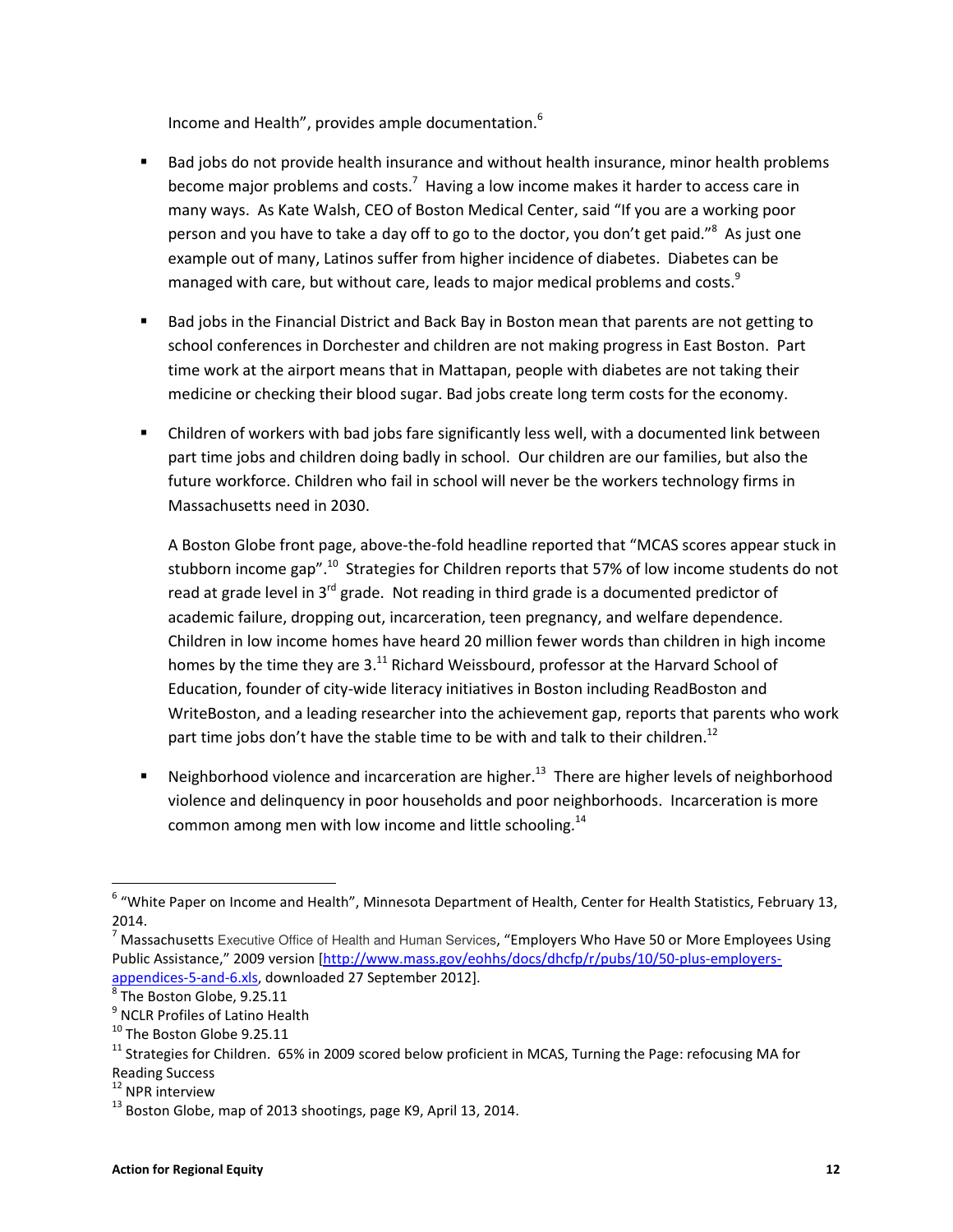- Workers with bad jobs put off marriage, leading to less stable families. As with many of the costs of underemployment, this disproportionately impacts Latino and Black workers, families, and children. <sup>15</sup>
- **Perhaps most insidious is the impact of under-employment and bad jobs on civic life.** Underemployed workers live within what one community leader called "a vast mosaic of family crises." Without time to go to teacher conferences, often moving, with cars breaking down, as MIT professor Paul Osterman writes "...they are distanced from the experience of (others)." $^{16}$

To a great extent, problems such as foreclosures, violence in our communities, poor health, selfmedication, and depression are results of the impacts of poverty not just on individuals but on whole communities, particularly communities of color. The data tells us if you can't read by 3<sup>rd</sup> grade, you go to jail, and 57% of poor kids can't read by  $3^{rd}$  grade.

We know this. We know the economy is polarized, with a huge return to the 1% and no increase in wages for most of us, with 63% of working households of color below the income needed to sustain a family – twice the rate of white working households.<sup>17</sup> The last time the income gap between the very rich and the rest of us was this wide was in  $1928!^{18}$ 

The epidemic of bad jobs create conditions that disproportionately impact Boston residents—poor health including the public health impacts of stress, violence, homelessness, as well as foreclosure, impacts on educational outcomes—making this an issue that must be addressed by Boston's leadership.

# Impact on tax payer costs—hidden subsidies to low wage employers

Failure to address the problem of bad jobs also creates its own continuing costs to the taxpayer and the city as a whole.

In 2011, Massachusetts spent \$760 million on health care for employees of large companies who do not provide health benefits or pay enough for workers to buy their own<sup>19</sup>. Just based on Boston's population share, that is \$76 million or possibly twice that for Boston's employment share. Based on Boston's share of double the number of working poor than in the state overall, it is much greater. Based on the national figure of 52% of fast food workers receiving food stamps, there is additional hidden subsidy to low wage employers. There are about 250,000 restaurant workers of all kinds in the state.

l

<sup>14</sup> "Do falling wages and employment increase US imprisonment?"

<sup>&</sup>lt;sup>15</sup> "Reducing poverty and increasing marriage rates among Latinos and African Americans", Algernon Auston, Issue Brief EPI, 9.8.11

<sup>&</sup>lt;sup>16</sup> Osterman, Paul, Good Jobs America, 2011.

<sup>&</sup>lt;sup>17</sup> Analysis of 2006-2010 American Community Survey Public Use Microdata Sample and Economic Policy Institute Basic Family Budget data for Greater Boston [http://www.epi.org/page/-

<sup>/</sup>old/datazone/fambud/xls/epi\_basic\_family\_budgets\_rev200807b.xls, downloaded 19 September 2012]. EPI basic family budget amounts inflated to 2010 dollars.

<sup>&</sup>lt;sup>18</sup> Hannah Shaw and Chad Stone, "Incomes at the Top Rebounded in First Full Year of Recovery, New Analysis of Tax Data Shows," March 7, 2012. [http://www.cbpp.org/cms/index.cfm?fa=view&id=3697]

<sup>&</sup>lt;sup>19</sup>" Employers Who Had Fifty or More Employees Using MassHealth, Commonwealth Care, or the Health Safety Net in State Fiscal Year 2010", Commonwealth of MA, February 2013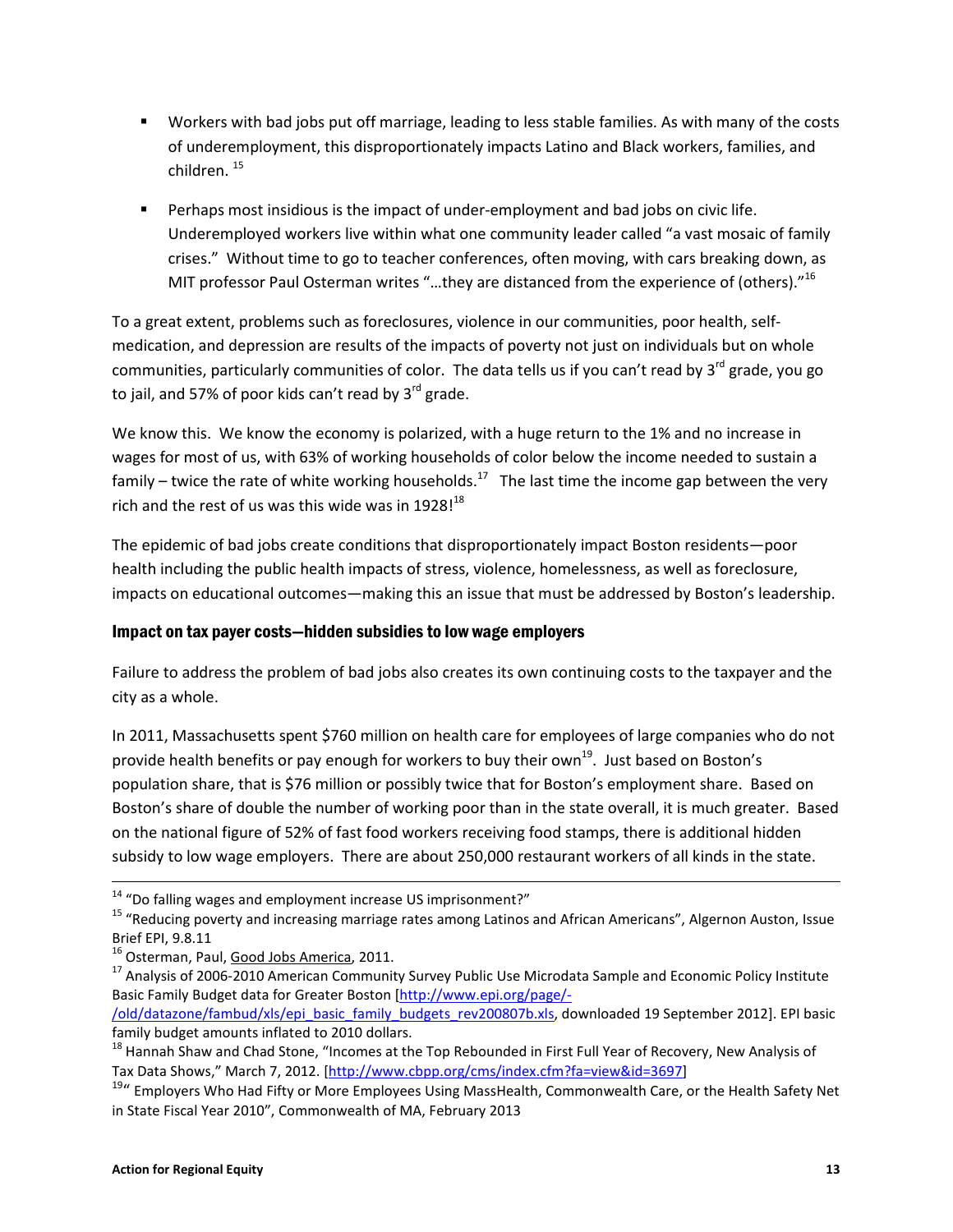What share are getting public benefits? How many are Boston residents? Or work in Boston?

Hidden subsidies to low wage employers also include the costs of bad health, violence, additional incarceration, and poor educational outcomes.

Boston must take a holistic, comprehensive view as it makes decisions. For example, should a new large, low wage employer be permitted, even if that employer will be a market in an area that could use one? Can we escape the either-or trap?

# What solutions do we hear?

Here are the solutions we hear, and while all of these are important, they are not enough.

- Raise the minimum wage: Raising the minimum wage is important but insufficient. Even \$11 is not a family sustaining wage—and nothing in the minimum wage law provides for full-time hours or health benefits.
- Get an education: Almost 60% of people with a 4 year degree or more cannot find a job that pays \$37,000 a year with benefits<sup>20</sup>. Too many people with an education chasing too few good jobs. Education is not enough
- Organize a union: Unions are the best solution if we could increase union density so that unionized employment was available to all working people. In today's restructured economy, we cannot rely on just one solution. We have to employ additional mechanisms for demanding and creating good jobs.

It is not just about fixing people or behaving charitably towards people—we have to make the jobs better.

# We know story about the problem. But we also have a story about the solution-this is about creating an upward spiral where good jobs are the motor forward that benefits everyone.

Just as bad jobs hurt whole neighborhoods, improving bad jobs will disproportionately help neighborhoods. A preponderance of people with low wage, unstable jobs live in poorer communities particularly in our communities of color. When people's income increases, not only do they spend it in their neighborhoods, but the multiplier effect can conservatively double the impact of the spending creating more jobs in those neighborhoods.

As a very rough estimate, 200,000 jobs in Boston pay below \$17.50 with part-time or unstable conditions, with at least half of those going to Boston residents. Our challenge is to make a change at a large enough scale to have an impact in our neighborhoods:

Make 50,000 bad jobs we already have into good jobs (jobs including retail, food service, health

 $\overline{a}$ 

<sup>&</sup>lt;sup>20</sup> Center for Economic and Policy Research—Where have all the Good jobs Gone? July 2012 (definition of a good job \$37k and health insurance)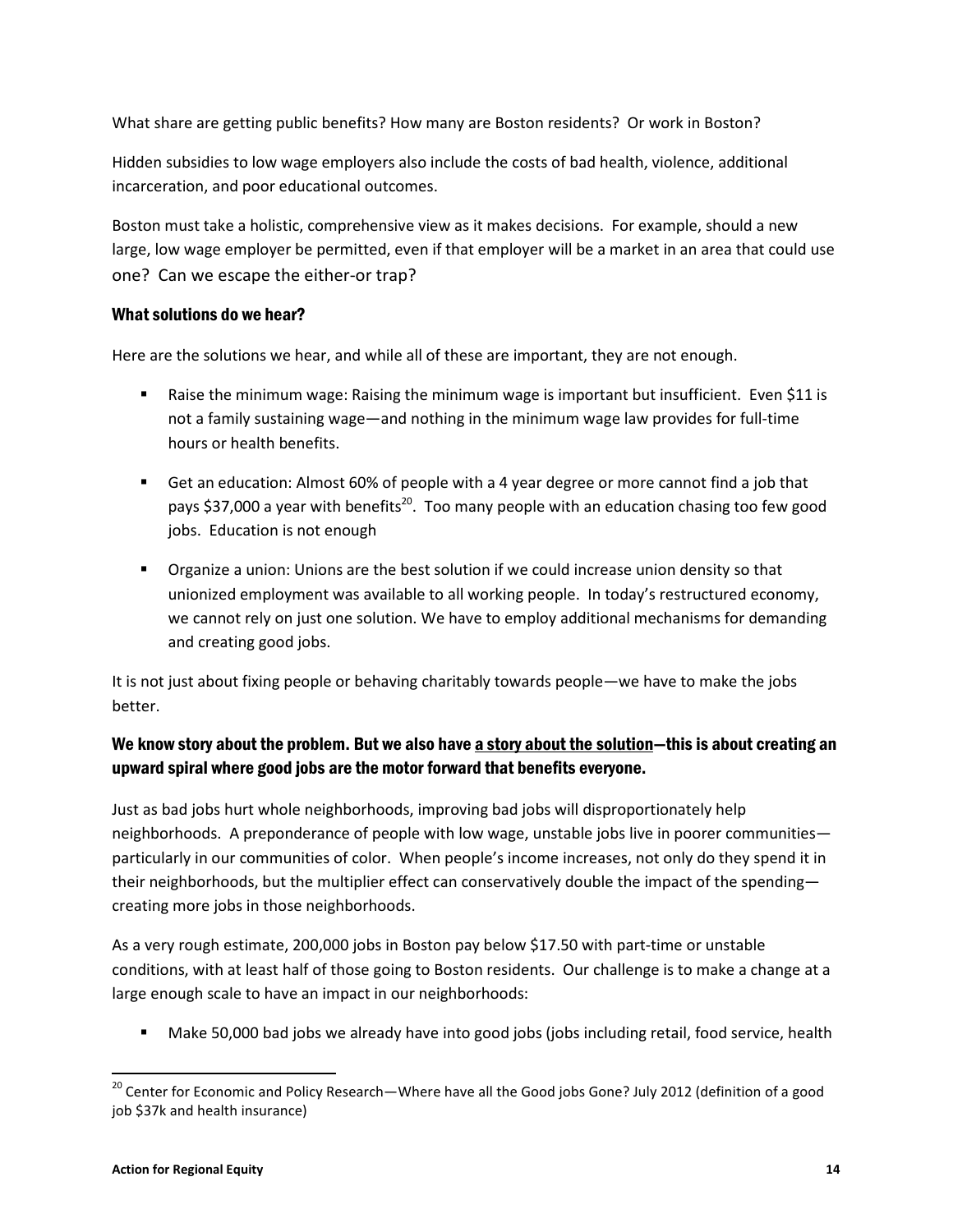care, property services, and construction, among others)

**EXP** Create access to 20,000 good jobs (jobs including health care, construction, and casino, among others)

To a substantial extent, what jobs pay is a social choice. Manufacturing jobs were bad, sweatshop jobs until people decide to demand higher standards. It was a social and political choice to use an occupational proxy to deny federal wage standards and workplace rights to Black workers in agriculture and domestic work and in specific states—we still feel the impact of those decision. It is our choice to shape the city we want today.

# What do we want?

- 1. Higher job quality standards. The fundamental characteristics of a family sustaining job include:
	- It pays enough to sustain you and ideally a family—so it above the level of public benefits. People are starting to talk about \$15. Some studies cite \$17.50.
	- It is full time—so you are earning the full annual wage. Or a majority of jobs under a specific contract are full time. For example, the commercial contracts at the airport for cleaners require 88% of the jobs to be full time.
	- It provides basic benefits—including health insurance, some paid time off and sick time, maybe even a pension.
	- It provides stable shifts, so you make the arrangements to go to school, have another job, or take care of your children.<sup>21</sup>
	- For contracted workers, the jobs provide retention rights so that just because the contractor loses the contract, you still have stable rights to the work.
	- **DED** Job access, including strengthening and improving the Boston Resident Jobs Ordinance and applying the hiring requirements to permanent as well as construction jobs, is also critical. None of this matters if there is no access to good jobs.
- 2. Leverage for change and higher standards. The city's strongest leverage lies in how it spends its own resources: procurement and direct subsidies or reduction in required payments. It's second level of leverage is through permitting in cases where there are state or other subsidies or where there is other public investment contributing to an economic entity—such as a new transit line or new roadways creating shopping access. Finally, given the cost of not raising job standards for the city, the city must consider raising the city's minimum wage above the new state level which will be low and other targeted policies for higher standards by district such as the Seaport or Downtown or category of job, such as big box retail, as has been considered in Washington DC.

 $\overline{a}$ 

<sup>&</sup>lt;sup>21</sup> "Tackling Unstable and Unpredictable Work Schedules: A Policy Brief on Guaranteed Minimum Hours and Reporting Pay Policies", Center for Law and Social Policy, Retail Action Project, and Women Employed, 2014.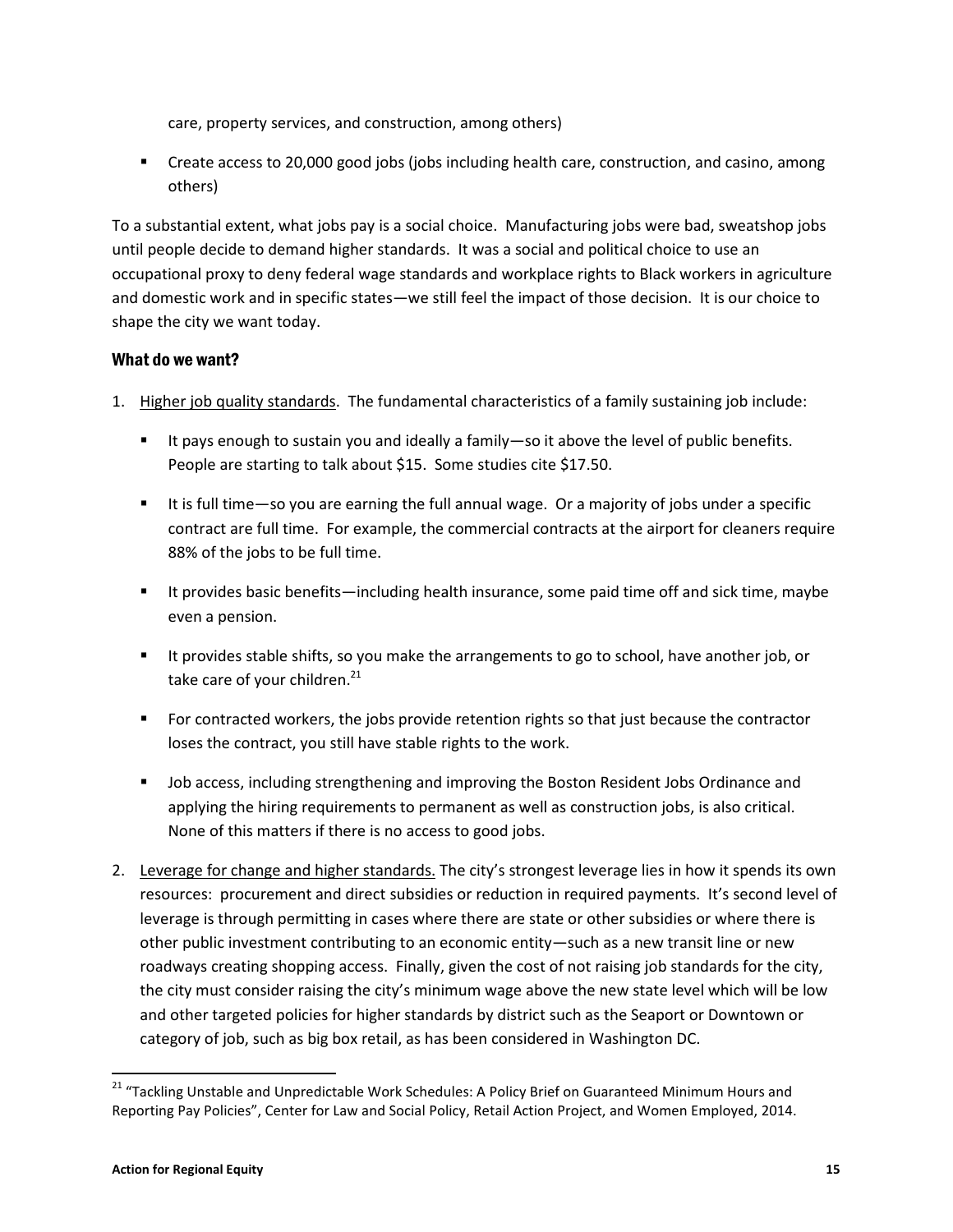Key new or expanded ordinances or requirements include:

- Strengthen the Living Wage standard with higher wages, requirement for minimum hours for individual workers and minimum share of full time workers for each contract, pro-rata share of health benefits, pro-rata share of 6 paid time off days that could be used for illness, child care or school visits or voting, and other stronger standards listed above.
- Expansion of the Living Wage standard to all BRJP sites for permanent as well as construction jobs, all procurement without exception, all businesses that receive tax subsidies, all development funded with city investments including non-profit and affordable housing, and that receive any other financial support over a minimum amount.
- **Use the mechanisms that are already in place more aggressively. For example, apply prevailing** wage standards to all situations—including security guards, retail, and similar jobs. Demand true responsible contractors and create procedures so that poor past performance overrides low bids. Limit or eliminate waivers.
- **Add fees or other penalties for all companies whose employees must resort to public benefits to** live, as is being considered in some cities.
- Demand standards of public and quasi-public economic engines that hire large numbers of Boston residents, including the airport, MBTA, and casinos, among others
- Higher city minimum wage
- 3. Enforcement. Given what experts are now called "shockingly high" rates of non-compliance with wage and hour laws, overtime and other workplace laws in low wage industries, how can new models of enforcement help ensure we achieve the desired policy outcomes?<sup>22</sup> There is a serious national dialogue underway about the current level of non-compliance. New ordinances for living wage jobs or access standards often have limited enforcement provisions—Boston's enforcement is no different. Increasing use of contracting and temporary staffing firms has led to a disconnect between the top tier firm with the deep pockets and the direct employer with statutory obligations, making compliance difficult. Low wage employers prey on both immigrant and returning citizen populations—people with both limited information about their rights and few employment options. No one thinks there will be an army of payroll inspectors paid for by taxpayers any time soon.

Based on both analysis of the components of compliance, deterrence, and enforcement embedded in the segment of the labor market under union contract and national current best practices for labor markets without unions, we are proposing the following and look forward to further conversation with the administration. This is put forward as an integrated systematic approach, rather than a laundry list to choose from. All or most components are needed to work together.

l

<sup>&</sup>lt;sup>22</sup> Michael Reich, Ken Jacobs, and Miranda Dietz; When Mandates Work: Raising Labor Standards at the Local Level; University of California Press; 2014.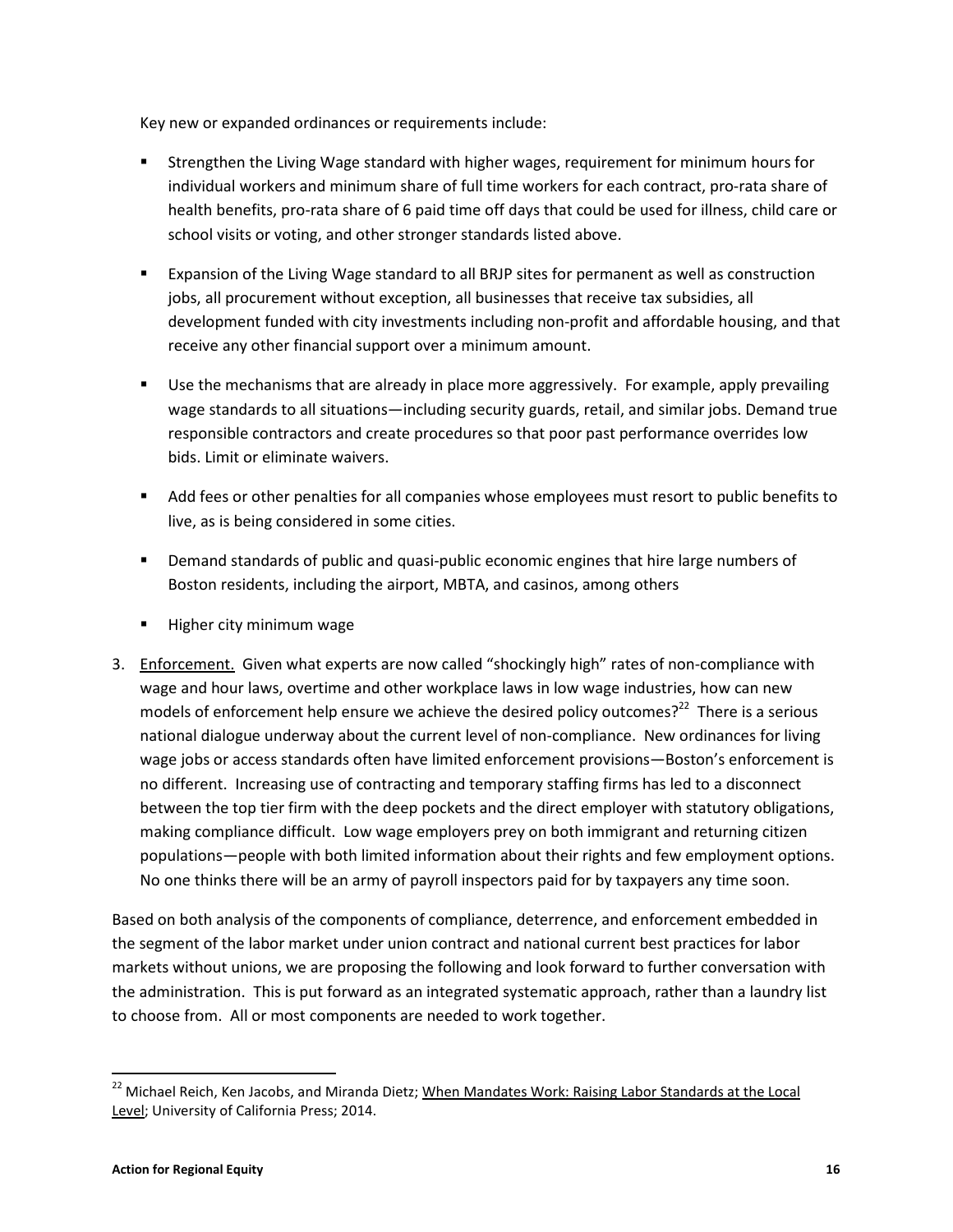- Create a unified city office of labor market enforcement for coordinated enforcement with an increased focus on public education and data analysis<sup>23</sup>, in partnership with the network of community-based programs described below. Staff in this office provide training to communitybased programs. (This office would have the same relationship to an Office of Equity as all other city programs.)
- Embed private right of action including legal costs and triple damages in all standards, to reduce reliance on regulatory staff in enforcement.
- **•** Create top tier accountability by including enforcement requirements in all licensing, procurement, subsidy, and permitting, including the requirement that requirements be included in the cascading commercial contracts including payment holdbacks and penalties.
- **Pilot a network of community-based programs that include existing immigrant and black worker** centers, programs for returning citizens, community organization diversity programs focused on 1<sup>st</sup> source hiring and monitoring, and other community-based advocacy programs, but expanded to cover all low income/people of color neighborhoods and language groups.<sup>24</sup>

Similar to Fair Housing Centers encoded in civil rights legislation, these programs will play a key role in public education about workplace rights which is the starting place for employer compliance. For this to work, these programs should be based within local organization tied to their constituencies and local leaders, so that the labor market information they gather becomes part of the knowledge–base of community leaders.

As a network, they will function as a key asset to the city in systematically tracking where enforcement efforts are needed and targeting scarce resources. Since the goal is to increase income to specific neighborhoods, these programs need a coordinated technology to ensure data on results is closely tracked. There is at least one possible federal funding source to explore to pilot this idea systematically.

4. A shared vision of equity. We need a long term comprehensive planning process for the city that provides a voice for everyone in the direction the whole city is taking and gets beyond neighborhood planning. Since the neighborhood's economic viability is rooted in the jobs in the economic heart of the city, we all have a stake in the whole city and downtown. We need to have an opportunity to say that we want both affordable housing and good jobs—not low cost housing at the expense of poorly paid construction workers in unsafe jobs. We want good transit access that is not kept affordable on the backs of workers who now have part-time jobs instead of the full time employment with benefits they had for decades. And we want good transit, park land, good schools and still be able to stay in the neighborhoods we fought for.

<sup>&</sup>lt;sup>23</sup> San Francisco Office of Labor Market Enforcement, http://sfgsa.org/index.aspx?page=391

<sup>&</sup>lt;sup>24</sup> San Francisco Office of Labor Market Enforcement, example of contracting with community organizations, http://sfgsa.org/index.aspx?page=6085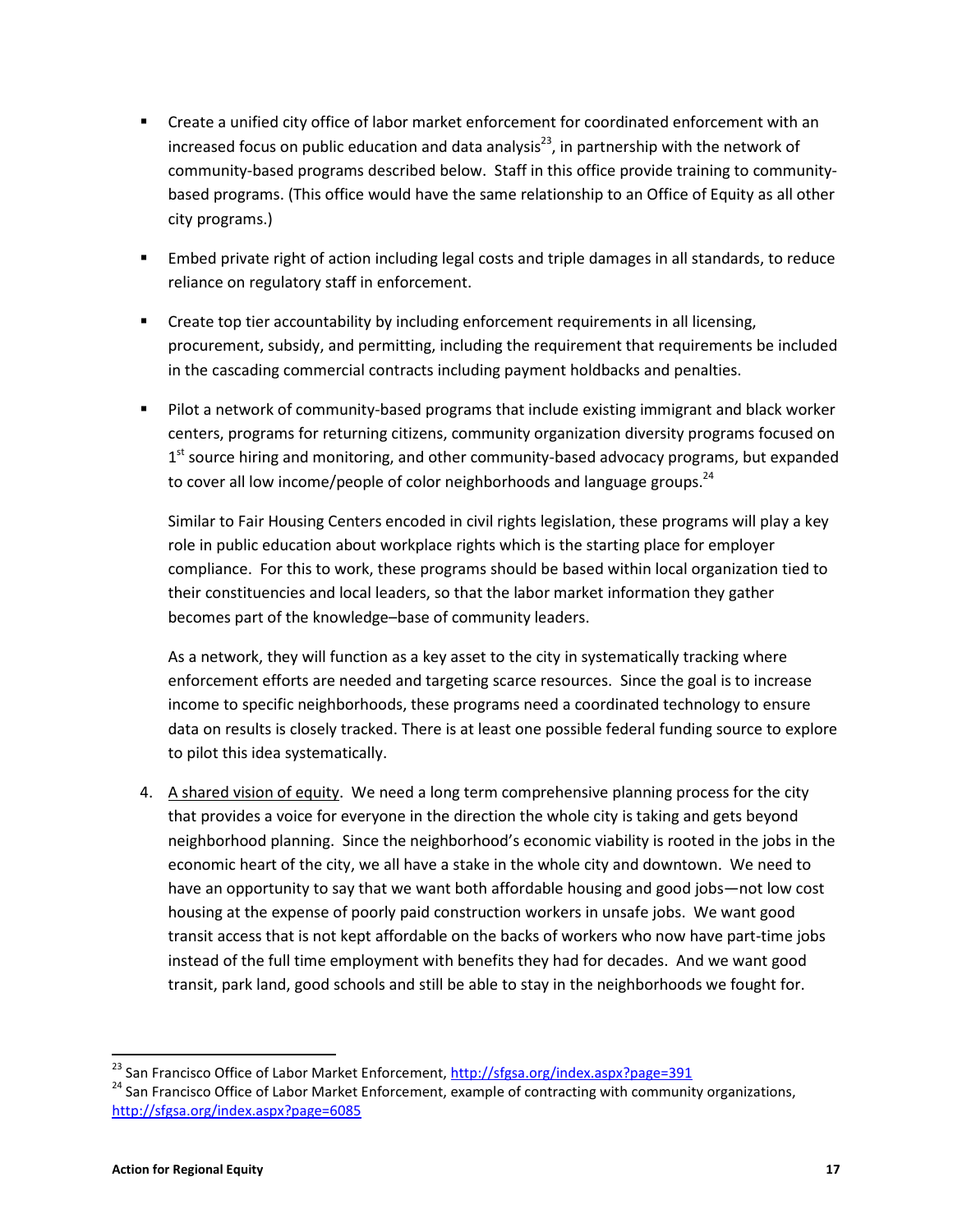| <b>MA OES 2011</b>                                                  |           |             |         |        |        |        |        |        |
|---------------------------------------------------------------------|-----------|-------------|---------|--------|--------|--------|--------|--------|
|                                                                     |           | #<\$17.0    | $\%$ <  | H_PCT1 | H_PCT2 | H_MEDI | H_PCT7 | H_PCT9 |
| <b>OCC_TITLE</b>                                                    | TOT_EMP   | 8           | \$17.08 | 0      | 5      | AN     | 5      | 0      |
| Office and Administrative                                           |           |             |         |        |        |        |        |        |
| <b>Support Occupations</b>                                          | 502,190   | 125,548     | 0.25    | 10.31  | 13.44  | 17.57  | 22.65  | 27.78  |
| Sales and Related Occupations                                       | 316,770   | 158,385     | 0.50    | 8.66   | 9.41   | 13.30  | 25.24  | 43.12  |
| <b>Food Preparation and Serving</b>                                 |           |             |         |        |        |        |        |        |
| <b>Related Occupations</b>                                          | 261,630   | 196,223     | 0.75    | 8.51   | 9.10   | 10.86  | 14.03  | 17.99  |
| Healthcare Practitioners and                                        |           |             |         |        |        |        |        |        |
| <b>Technical Occupations</b>                                        | 222,830   | 22,283      | 0.10    | 16.30  | 23.40  | 33.08  | 45.96  | 65.17  |
| Education, Training, and Library                                    |           |             |         |        |        |        |        |        |
| Occupations                                                         | 219,940   | 54,985      | 0.25    | 11.41  | 16.81  | 26.01  | 34.64  | 44.01  |
| <b>Management Occupations</b>                                       | 183,900   | $\mathbf 0$ | 0.00    | 26.82  | 36.95  | 50.94  | 70.89  | $\#$   |
| <b>Business and Financial</b>                                       |           |             |         |        |        |        |        |        |
| <b>Operations Occupations</b>                                       | 172,320   | 0           | 0.00    | 19.69  | 24.96  | 32.91  | 43.81  | 58.29  |
| <b>Production Occupations</b>                                       | 157,480   | 78,740      | 0.50    | 9.62   | 12.16  | 16.29  | 21.58  | 27.65  |
| <b>Transportation and Material</b>                                  |           |             |         |        |        |        |        |        |
| <b>Moving Occupations</b>                                           | 152,110   | 76,055      | 0.50    | 9.02   | 10.70  | 14.65  | 20.31  | 26.09  |
| <b>Computer and Mathematical</b>                                    |           |             |         |        |        |        |        |        |
| <b>Occupations</b>                                                  | 125,010   | $\pmb{0}$   | 0.00    | 23.98  | 31.56  | 41.22  | 52.13  | 63.55  |
| Installation, Maintenance, and                                      |           |             |         |        |        |        |        |        |
| <b>Repair Occupations</b>                                           | 97,460    | 24,365      | 0.25    | 13.25  | 17.08  | 22.55  | 29.57  | 35.30  |
| <b>Building and Grounds Cleaning</b><br>and Maintenance Occupations |           |             |         |        | 11.28  | 14.26  |        |        |
|                                                                     | 97,170    | 48,585      | 0.50    | 9.47   |        |        | 17.90  | 22.11  |
| <b>Healthcare Support Occupations</b>                               | 94,430    | 47,215      | 0.50    | 10.45  | 12.11  | 14.27  | 17.60  | 21.81  |
| <b>Construction and Extraction</b>                                  |           |             |         |        |        |        |        |        |
| Occupations<br>Personal Care and Service                            | 91,120    | 9,112       | 0.10    | 14.24  | 18.15  | 24.55  | 32.71  | 40.95  |
| Occupations                                                         | 81,170    | 60,878      | 0.75    | 8.74   | 9.81   | 12.13  | 16.10  | 23.00  |
|                                                                     |           |             |         |        |        |        |        |        |
| <b>Protective Service Occupations</b>                               | 75,000    | 18,750      | 0.25    | 10.55  | 13.81  | 21.61  | 28.97  | 34.73  |
| <b>Community and Social Service</b><br>Occupations                  | 71,890    | 17,973      | 0.25    | 11.14  | 13.78  | 19.49  | 27.03  | 33.61  |
| Architecture and Engineering                                        |           |             |         |        |        |        |        |        |
| Occupations                                                         | 70,840    | 0           | 0.00    | 20.90  | 27.28  | 36.74  | 48.68  | 61.42  |
| Arts, Design, Entertainment,                                        |           |             |         |        |        |        |        |        |
| Sports, and Media Occupations                                       | 55,990    | 5,599       | 0.10    | 12.66  | 17.51  | 24.95  | 34.49  | 45.15  |
| Life, Physical, and Social Science                                  |           |             |         |        |        |        |        |        |
| Occupations                                                         | 43,590    | 4,359       | 0.10    | 17.14  | 22.19  | 31.44  | 44.52  | 59.14  |
| <b>Legal Occupations</b>                                            | 24,770    | $\mathbf 0$ | 0.00    | 18.51  | 26.33  | 39.68  | 64.24  | #      |
| Farming, Fishing, and Forestry                                      |           |             |         |        |        |        |        |        |
| Occupations                                                         | 1,510     | 755         | 0.50    | 8.53   | 9.17   | 11.73  | 17.87  | 23.18  |
| All Occupations                                                     | 3,119,100 | 779,775     | 0.25    | 9.60   | 13.06  | 20.13  | 32.21  | 48.49  |
|                                                                     |           |             |         |        |        |        |        |        |
|                                                                     |           | 949,808     |         |        |        |        |        |        |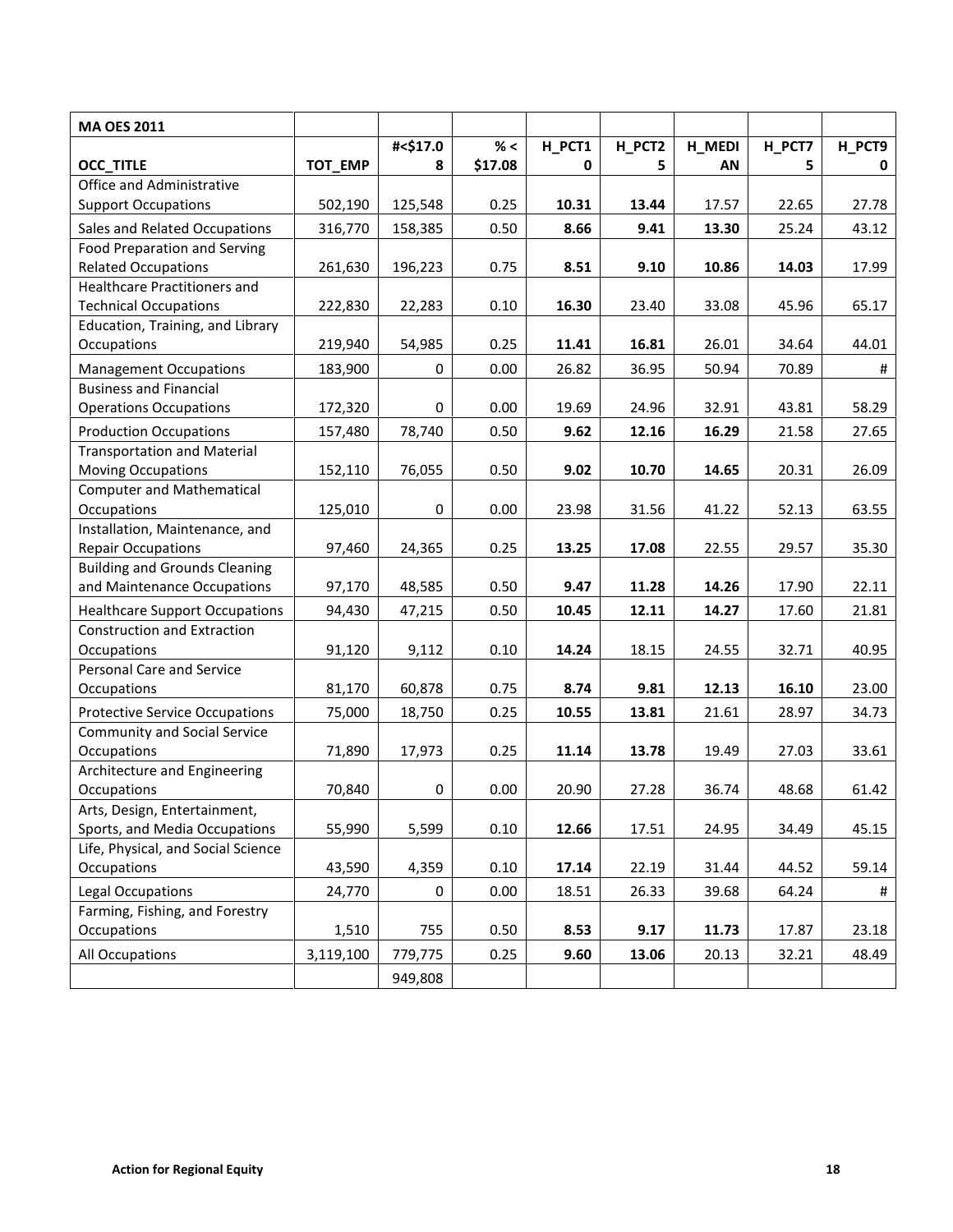# Transportation Equity for Boston<sup>25</sup>

Transportation options connect people to jobs, medical care, healthy food outlets, and make our Boston neighborhoods safer and better. Transportation equity is fairness in transportation that results in equal access and well-being for all people.

Transit oriented development (TOD), which is a strategy for addressing environmental, land use, and economic concerns in communities throughout the Commonwealth, links planning for affordable housing and transportation investment in ways that encourage pedestrian activity and connect residents to economic opportunities. Yet low-income and communities of color in Greater Boston are being directly impacted by these benefits. New communities reclaim the inner city and benefit from large public investment and renewal; existing residents suffer through lack of affordable housing, loss of jobs and lack of transit and transportation options as property values and rents elevate and become unaffordable for many residents of Greater Boston.

# Problem Area: Gentrification/Displacement and Land Use

The neighborhoods and historic communities of Boston are in need of improvement. But the redevelopment of formerly blighted neighborhoods have resulted in a significant rise in property values in Boston. 2/3 of current Boston residents rent in the city and rental rates in the region now average between \$2500.00-\$4000.00 dollars for 1-2 bedroom apartments, making Boston unaffordable for many families and working class individuals. Former redlined communities are experiencing drastic redevelopment under urban renewal programs, resulting in significant demographic shifts. New areas of concern for the region include Chinatown, Dorchester, Somerville, and Roxbury. CBS reports 8.6 percent rent hikes, presumably for two bedroom apartments "to an average of \$1,945 in Greater Boston, compared with the national average of \$1,066." A report cited by WBUR states "the average cost per bedroom in 2013 is \$1,314. In 2011, the average cost per bedroom was \$1,141." Cambridge rents increased 11 percent. Even as far as Revere, on the northern reaches of the greater Boston area, "there are nearly no rental units on the market, and any that are on the market are very high priced," according to the Revere Journal

# Problem Area: Transit Investment and Impact on Gentrification/Displacement

Working class families and poverty tracts across the city are indirectly impacted by the development of mass transportation and the aforementioned TOD strategies---a recent study by MAPC and the Somerville Community Corporation in 2014 found that rent increases across the Green Line Extension

<sup>&</sup>lt;sup>25</sup> The transit section has been prepared by On the Move: The Greater Boston Transportation Justice Coalition with additional recommendations from RDM Study Group. To see the full RDM study go to www.massdot.state.ma.us/rdm/ .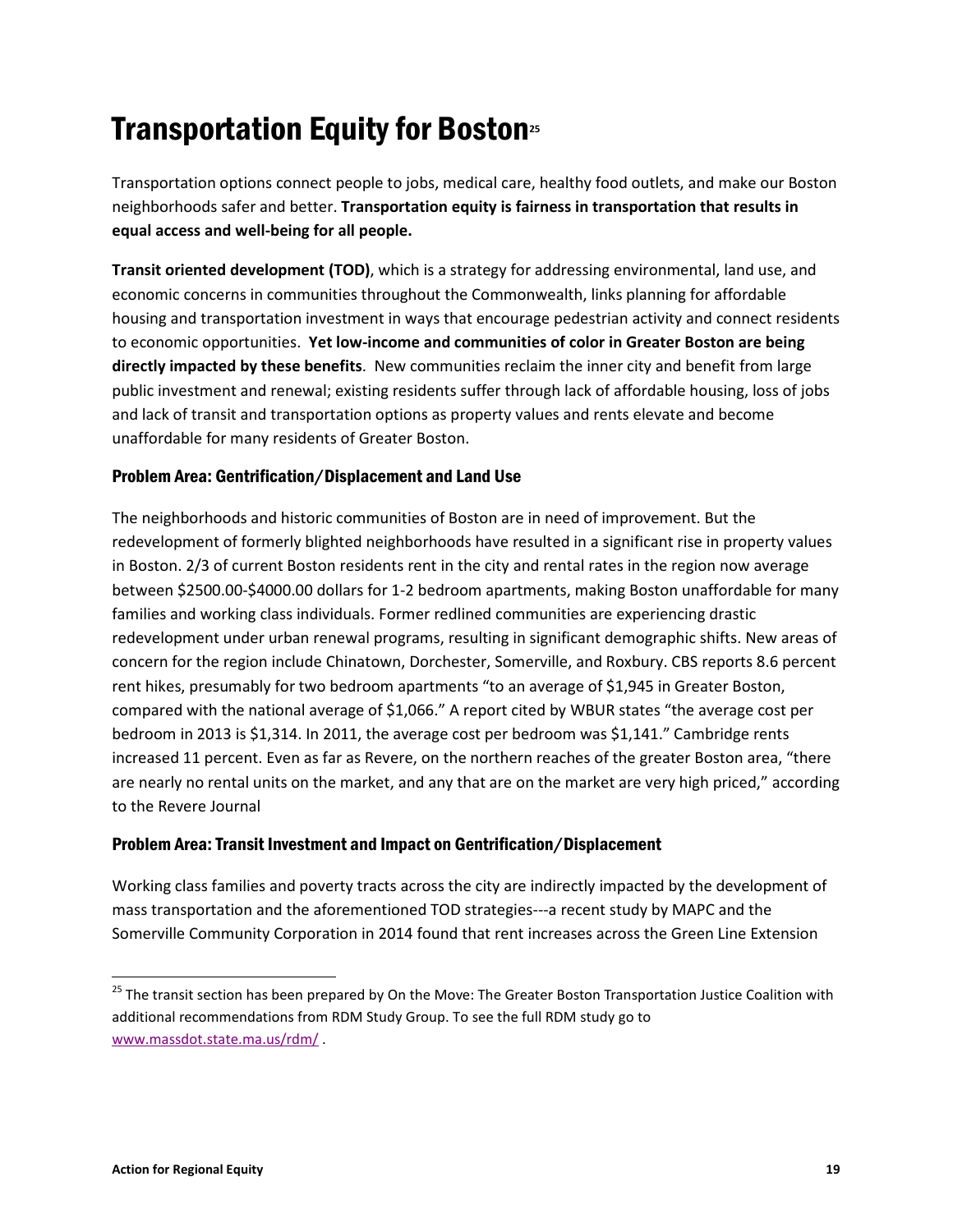will go as high as 67% and climb higher after 2018. Similar case studies have found the same impacts around current TOD projects in Dorchester (The Fairmount Line) and Roxbury (Dudley Circle). A study by the Dukakis Center at Northeastern University found that in 2010, there were 36 transit systems in the U.S. serving 41 metros. Nearly two-thirds of America's workers live within these metros, as do over 50% of blacks, 60% of Hispanics and 70% of immigrants. Simply, lower income residents, people of color, and renters have historically been clustered around transportation nodes. Gentrification threatens this racial and economic diversity, and thereby threatens to weaken the transit networks that people clamor to live near.

#### Equity Connection—Transportation and Jobs

Transportation creates jobs and provides a means to get to a job----from the infrastructure of mass transportation to the development of highway and roads, the connection between jobs and transportation is undeniable. And low-income communities frequently do not have access to an automobile, which means effective public transportation is often crucial in bridging the gap between the inner-city locations of low-income populations and the increasingly suburban locations of job opportunities.

While innovations like the Fairmount Line provide hope for access and jobs for future Dorchester, Roxbury and Hyde Park/Mattapan residents, Greater Boston continues to suffer from lack of accessible and reliable transportation options as well as good paying job opportunities that provide benefits and a living wage. The MBTA, the Commonwealth's largest Regional Transit Authority, is in process of cutting hundreds of what have been full time jobs with benefits to part-time jobs without benefits. Workers are being pushed to work harder because the T is shifting to performance based contracting for cleaning stations to save money—giving cleaning contractors incentives to cut workers and hours. The Fairmount line stop at South Bay was intended to bring workers and customers to the shopping, but the jobs are generally low paid, unstable, part time without benefits. The green line extension to Assembly Square is creating high end housing and thousands of low end jobs. The MBTA and City of Boston must create and sustain good paying jobs for the communities and residents that need them the most.

# Equity Connection—Transportation and Housing

Who will benefit from improvements in public transit? From new bicycle and pedestrian facilities? Unless we demand that sustainable transportation investments be linked to investments in neighborhood affordability, our biggest transit victories may become environmental justice disasters. If we succeed in securing massive new investment in transit infrastructure, without doing something to control the price of housing that surrounds those improvements, one result might be more gentrification and displacement of existing residents. There may be better air quality and fewer cars in the city, but environmental justice cannot be achieved if residents in lower income areas are forced out and do not benefit from improvements.

For example, in the 1960s and 1970s, Somerville's Davis Square was a working class neighborhood with poor access to public transit. The positive and negative consequences of extending the Red Line to Davis Square could have been anticipated years before the station opened in 1984. Though land in Davis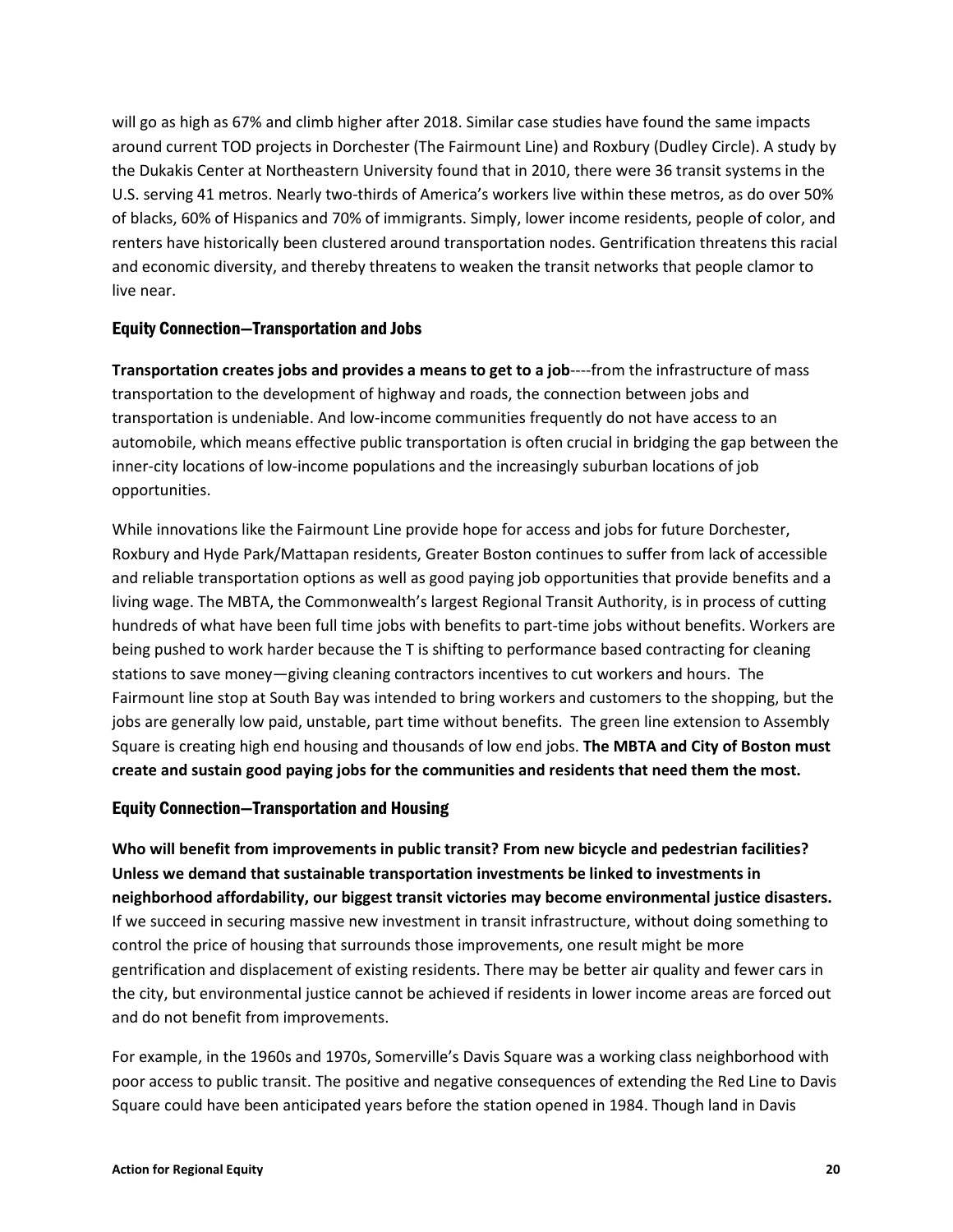Square remained relatively cheap, little or nothing was done to control housing costs or build new affordable housing in the neighborhood. Davis Square is a vibrant transit hub. However, housing prices in or near the Square have skyrocketed. Long-time family-owned businesses have been largely forced out.

## Key Recommendations and Next Steps: Policy-Organizing-Institutional Change

Push for institutional change in local and state government around equity: (i.e. creation of Office of Equity in City of Boston) which has oversight of all City of Boston programs.

- 1. Investigate and Research the Boston Redevelopment Authority and push for municipal oversight on zoning impacts and community benefit agreements in current TOD projects in Roxbury, Dorchester, Mattapan, and Jamaica Plains.
- 2. Develop Health Equity Impacts of Gentrification/Displacement in Regional Boston Metro area.
- 3. Collect all data, reports, mapping, studies from key institutions, academics and stakeholders in Greater Boston for creation and development of Greater Boston Regional Equity Atlas (see attachment on Regional Equity Atlas in Portland, OR)
- 4. Develop platform around economic development policy (mandatory inclusionary zoning) tied to parking reform for future housing development and incentive around TOD projects for working class families.
- 5. Explore local revenue costs around parking and parking reform in municipalities of Greater Boston and tie into transportation projects for development of community mitigation strategies to offset gentrification/displacement around transit corridors (i.e. Tenant relocation funds, etc...)
- 6. Work with active transportation groups (Bikes Not Bombs, LivableStreets Alliance) on *creating* equity analysis of Boston Bike Plan and implementation of Bike Lanes in Greater Boston.
- 7. Work with key political stakeholders (Mass VOTE, PolicyLink, League of Woman Voters, etc...) on performing Equity Scorecard of State Legislature and Target Municipalities.
- 8. City of Boston support the piloting of a UPASS model that provides a university-wide pass system and creates a dedicated revenue stream that would offset future fare hikes and provide opportunities to fund region wide plans.
- 9. City of Boston support moving operations of the Blue and Silver Line service to MASSPORT, which would alleviate MBTA costs and create a cost-share model for MASSDOT and transportation in Boston.
- 10. City of Boston support the Campaign against the Repeal of the Indexing of the Gas Tax, which was included in the 2013 Transportation Act and would provide state-wide and MBTA transportation funding for a real  $21^{st}$  century transportation system for Boston and the Commonwealth.